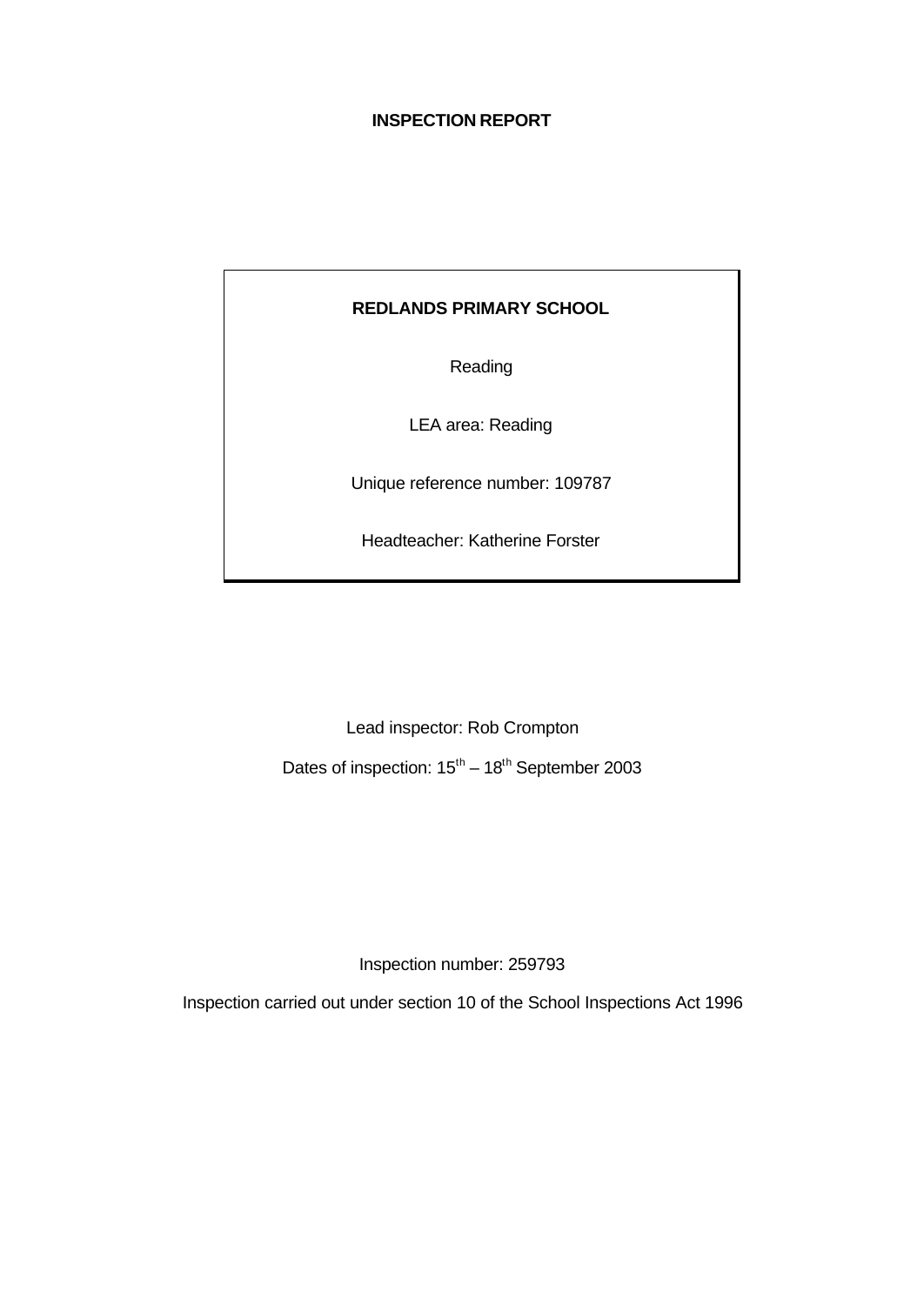## © Crown copyright 2003

This report may be reproduced in whole or in part for non-commercial educational purposes, provided that all extracts quoted are reproduced verbatim without adaptation and on condition that the source and date thereof are stated.

Further copies of this report are obtainable from the school. Under the School Inspections Act 1996, the school must provide a copy of this report and/or its summary free of charge to certain categories of people. A charge not exceeding the full cost of reproduction may be made for any other copies supplied.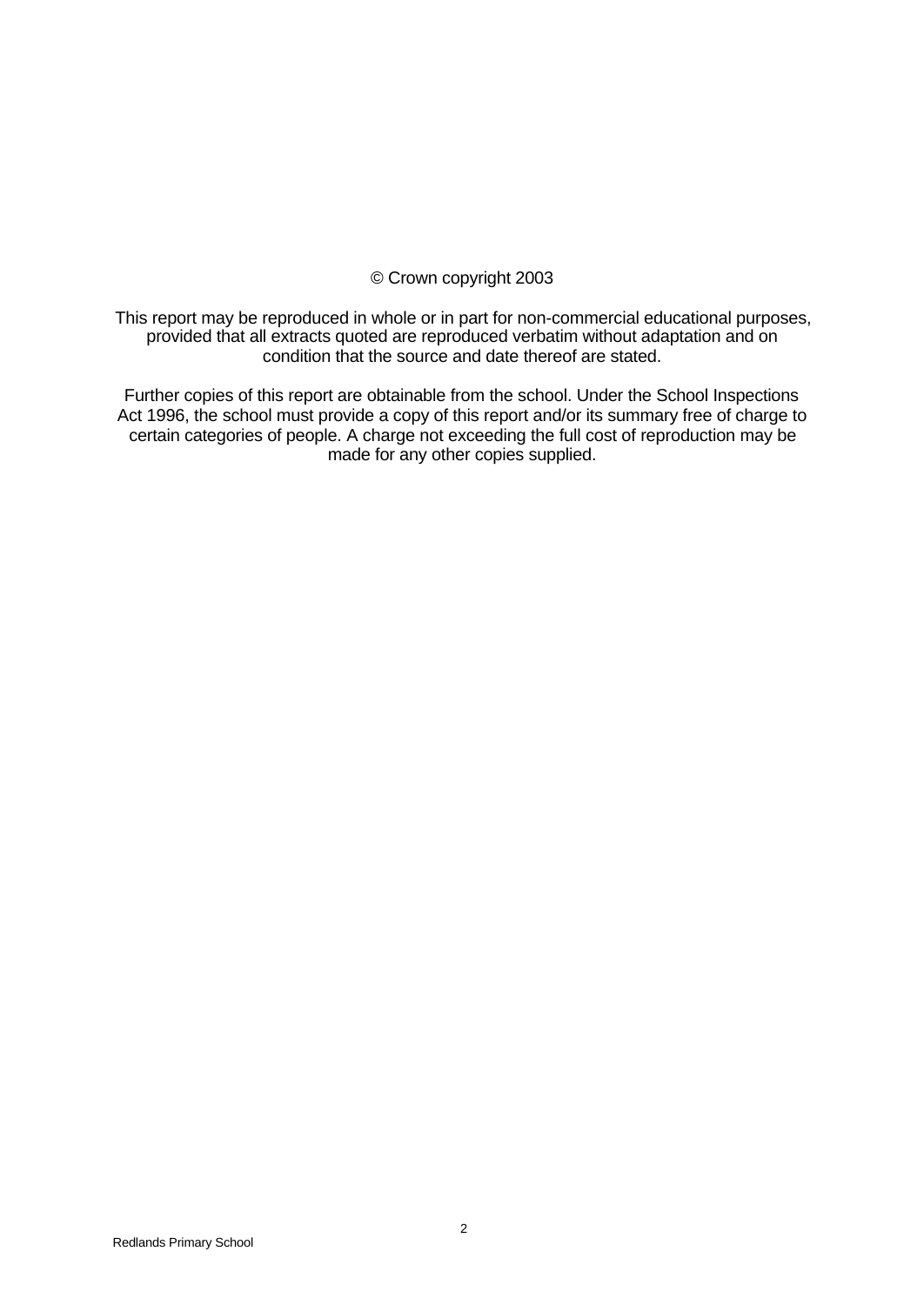# **INFORMATION ABOUT THE SCHOOL**

| Type of school:              | Nursery, infant and junior |
|------------------------------|----------------------------|
| School category:             | Community                  |
| Age range of children        | 3 to 11                    |
| Gender of children:          | <b>Mixed</b>               |
| Number on roll:              | 256                        |
| School address:              | Lydford Road               |
| Postcode:                    | Reading<br>RG15QH          |
| Telephone number:            | 0118 9015527               |
| Fax number:                  | 0118 9015528               |
| Appropriate authority:       | The governing body         |
| Name of chair of governors:  | Mrs Linda Watsham          |
| Date of previous inspection: | November 1998              |

# **CHARACTERISTICS OF THE SCHOOL**

The school occupies a two-storey Victorian building and serves an urban area near the centre of Reading. There are 256 children, including 40 who attend the nursery on a parttime basis. As they enter the nursery, children's social skills and levels of mathematical development are similar to those of most three-year-olds. English language skills are wide ranging. Some children, whilst fluent in their home language, speak no English.

About half of all children are from minority ethnic backgrounds and 70 (27 per cent) have English as an additional language. Twenty-seven different languages are spoken. The level of pupil turnover is quite high. Many parents live in the area for short periods as they work or study at the nearby hospital or university. The proportion of children who are known to be eligible for free school meals is below average. Seventeen (13 per cent) have special educational needs, including moderate learning difficulties and emotional, social and behavioural problems. Two have a statement of special educational need. Both figures are below the national average.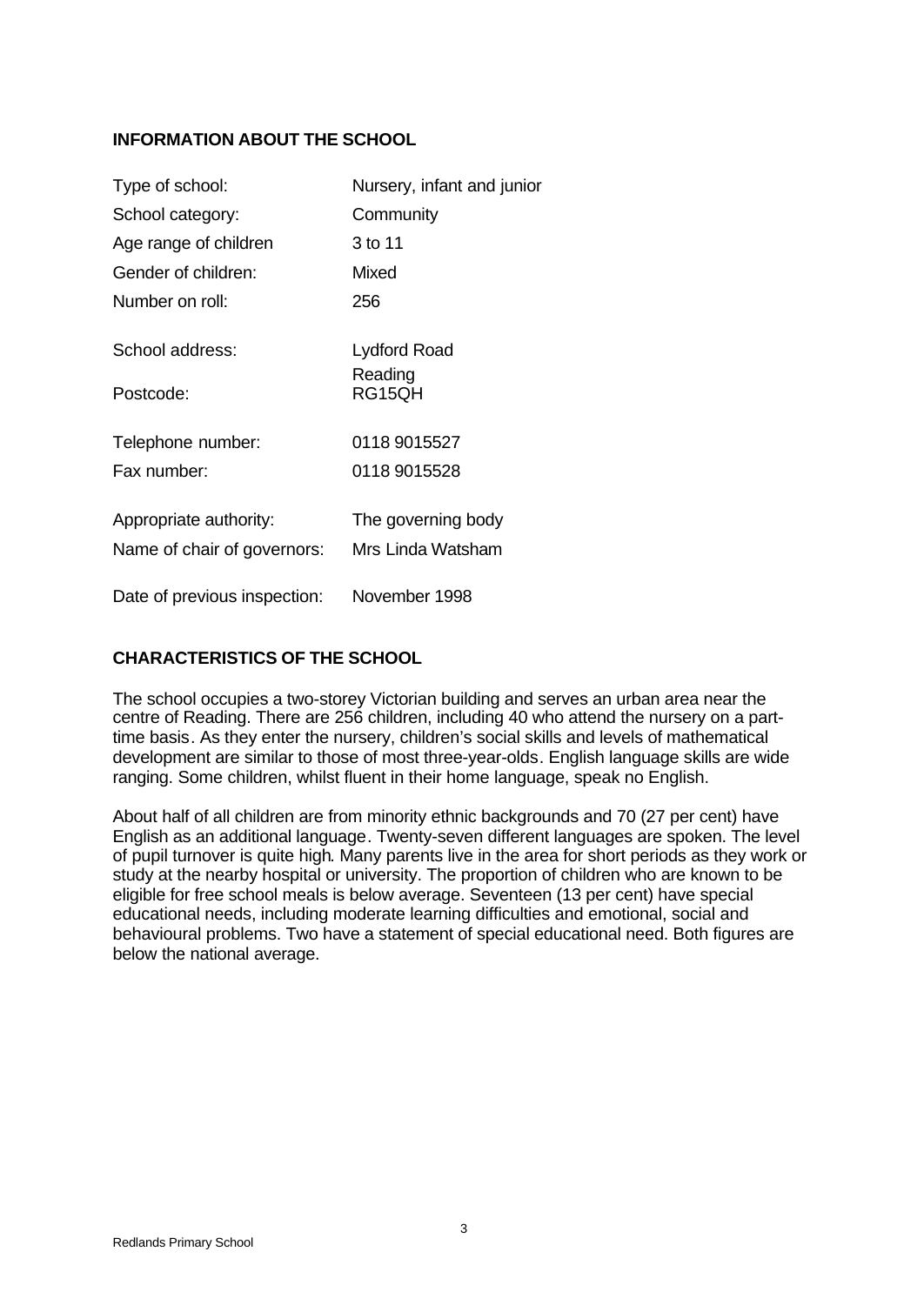# **INFORMATION ABOUT THE INSPECTION TEAM**

|       | Members of the inspection team |                | <b>Subject responsibilities</b>             |
|-------|--------------------------------|----------------|---------------------------------------------|
| 7230  | Rob Crompton                   | Lead inspector | The Foundation Stage                        |
|       |                                |                | Science                                     |
|       |                                |                | Information and communication<br>technology |
| 13874 | Jane Chesterfield              | Lay inspector  |                                             |
| 27240 | Tony Hooper                    | Team inspector | English as an additional language           |
| 22178 | Katherine Robinson             | Team inspector | English                                     |
|       |                                |                | Religious education                         |
|       |                                |                | History                                     |
|       |                                |                | Geography                                   |
|       |                                |                | Special educational needs                   |
| 32106 | John Zealander                 | Team inspector | <b>Mathematics</b>                          |
|       |                                |                | Art and design                              |
|       |                                |                | Design and technology                       |
|       |                                |                | <b>Music</b>                                |
|       |                                |                | Physical education                          |

The inspection contractor was:

Altecq Education Ltd 102 Bath Road CHELTENHAM GL53 7JX

Any concerns or complaints about the inspection or the report should be made initially to the contractor. The procedures are set out in the leaflet 'Complaining about Ofsted Inspections', which is available from Ofsted Publications Centre (telephone 07002 637833) or Ofsted's website (www.ofsted.gov.uk).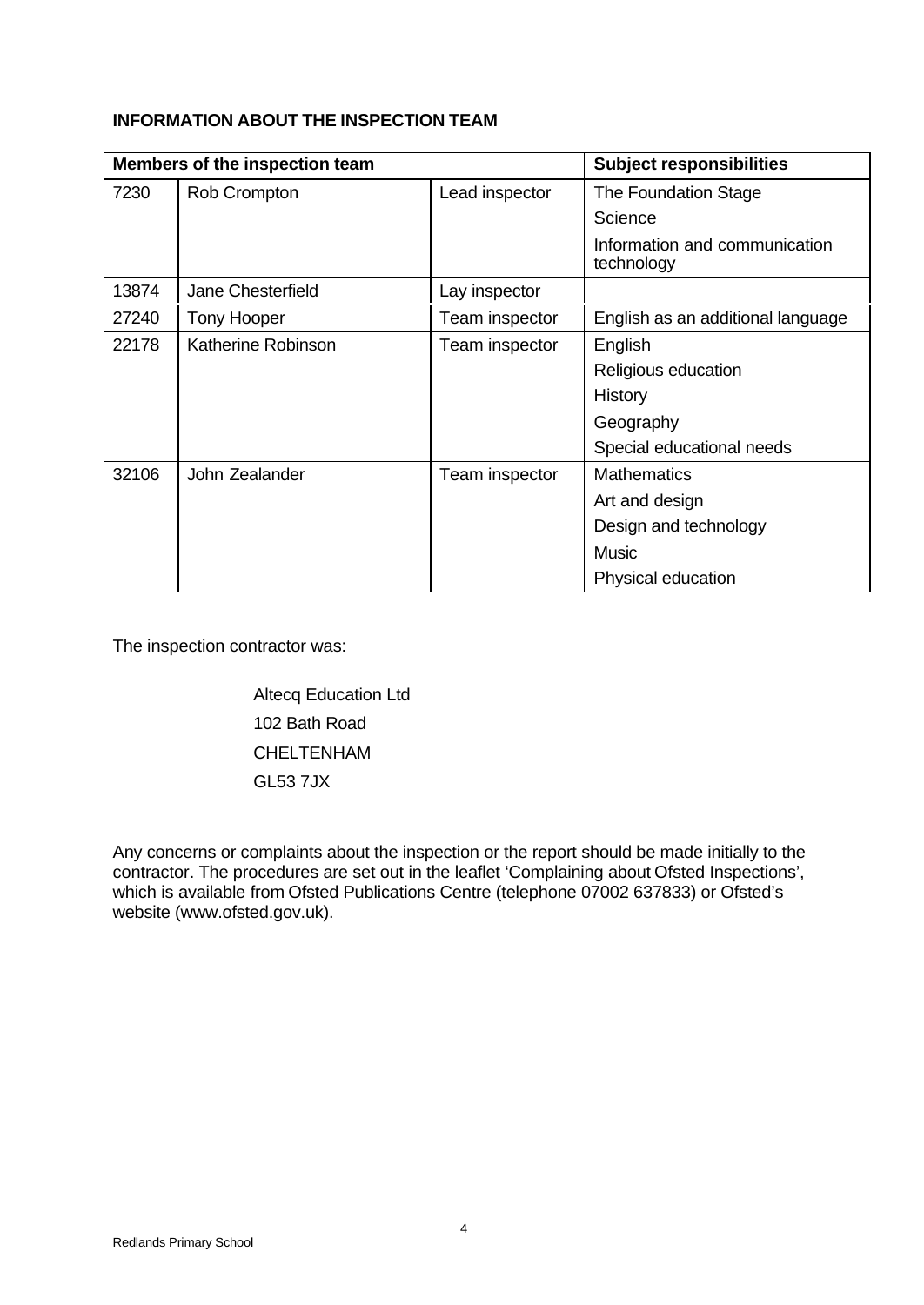# **REPORT CONTENTS**

|                                                                                                                                    | Page |
|------------------------------------------------------------------------------------------------------------------------------------|------|
| <b>PART A: SUMMARY OF THE REPORT</b>                                                                                               | 6    |
| <b>PART B: COMMENTARY ON THE MAIN INSPECTION FINDINGS</b>                                                                          |      |
| <b>STANDARDS ACHIEVED BY CHILDREN</b>                                                                                              | 9    |
| Standards achieved in areas of learning, subjects and courses                                                                      |      |
| Children' attitudes, values and other personal qualities                                                                           |      |
| <b>QUALITY OF EDUCATION PROVIDED BY THE SCHOOL</b>                                                                                 | 12   |
| Teaching and learning<br>The curriculum<br>Care, guidance and support<br>Partnership with parents, other schools and the community |      |
| <b>LEADERSHIP AND MANAGEMENT</b>                                                                                                   | 16   |
| PART C: THE QUALITY OF EDUCATION IN AREAS OF LEARNING,<br><b>SUBJECTS AND COURSES</b><br>AREAS OF LEARNING IN THE FOUNDATION STAGE | 18   |
| <b>SUBJECTS IN KEY STAGES 1 and 2</b>                                                                                              |      |
| <b>PART D: SUMMARY OF THE MAIN INSPECTION JUDGEMENTS</b>                                                                           | 30   |
| <b>EXAMPLES OF OUTSTANDING PRACTICE</b>                                                                                            | 31   |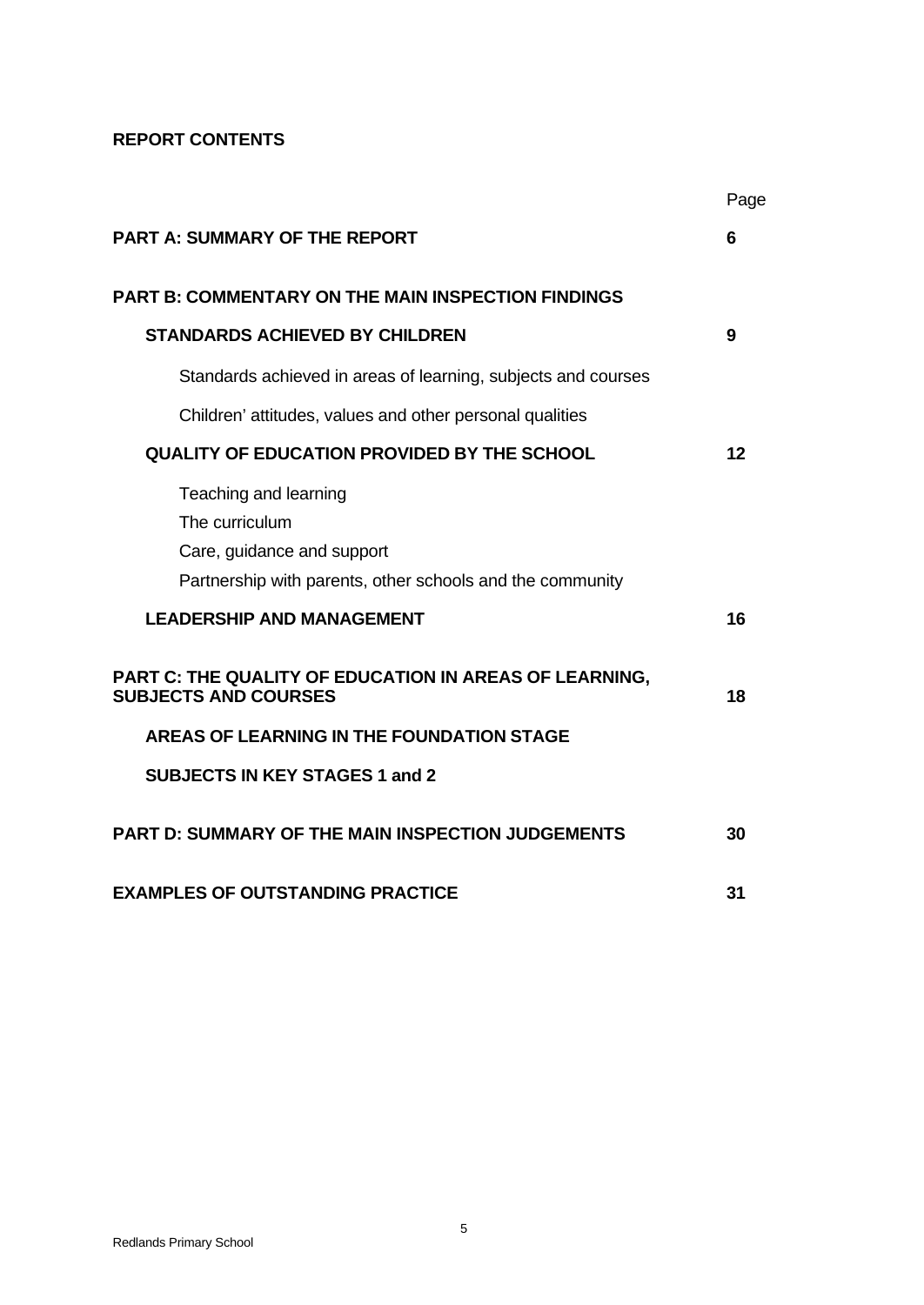# **PART A: SUMMARY OF THE REPORT**

# **OVERALL EVALUATION**

This is a very good school with excellent features. It is exceptionally successful in ensuring that children from a wide range of social and cultural backgrounds achieve well. Good teaching means that children do well and achieve good standards. The school is very well led and managed. Excellent provision for personal development means that children develop mature attitudes to learning. They know that they are valued as individuals and that their contributions to the work of the school are appreciated. Parents are fully involved in their children's learning and are extremely happy with the school. Staff, parents and children share the same values, which is a tribute to the school's success in developing an environment where diversity is celebrated and where there is a commitment to high standards. The school provides very good value for money.

# **The school's main strengths and weaknesses are:**

- It enables children from a wide variety of backgrounds to thrive and achieve well.
- Good teaching means that children achieve well
- Support for personal development is excellent, which means that children have mature attitudes and behave very well
- A rich variety of experiences contributes greatly to children's learning
- The school is very well led and managed
- A very strong partnership with parents enables them to support their children's learning
- Children's use of literacy and numeracy across the curriculum is incidental rather than systematically planned.

**The school has made good progress since the last inspection. Weaknesses have been overcome and strengths have been sustained.** The standards achieved by sevenyear-olds in English have risen significantly. Provision for information and communication technology (ICT) has improved and children are now achieving well and attaining good standards.

# **STANDARDS ACHIEVED**

## **Year 6 results**

| <b>Results in National</b>                               |      | similar schools |      |      |
|----------------------------------------------------------|------|-----------------|------|------|
| Curriculum tests at the end<br>of Year 6, compared with: | 2000 | 2001            | 2002 | 2002 |
| English                                                  |      |                 |      |      |
| <b>Mathematics</b>                                       |      | B               |      |      |
| Science                                                  |      |                 | B    |      |

Key: A - well above average; B - above average; C - average; D - below average; E - well below average

Similar schools are those with similar percentages of pupils eligible for free school meals

**Overall achievement is good.** Children achieve well in all areas of learning in the nursery and reception classes. Most achieve or exceed the levels expected in **personal, social and emotional development, communication, language and learning, mathematical development, knowledge and understanding of the world,** and **creative** and **physical development.**

In Years 1 and 2, children achieve well and attain above average standards in **reading, writing** and **mathematics.** They make good progress and achieve good standards in **all**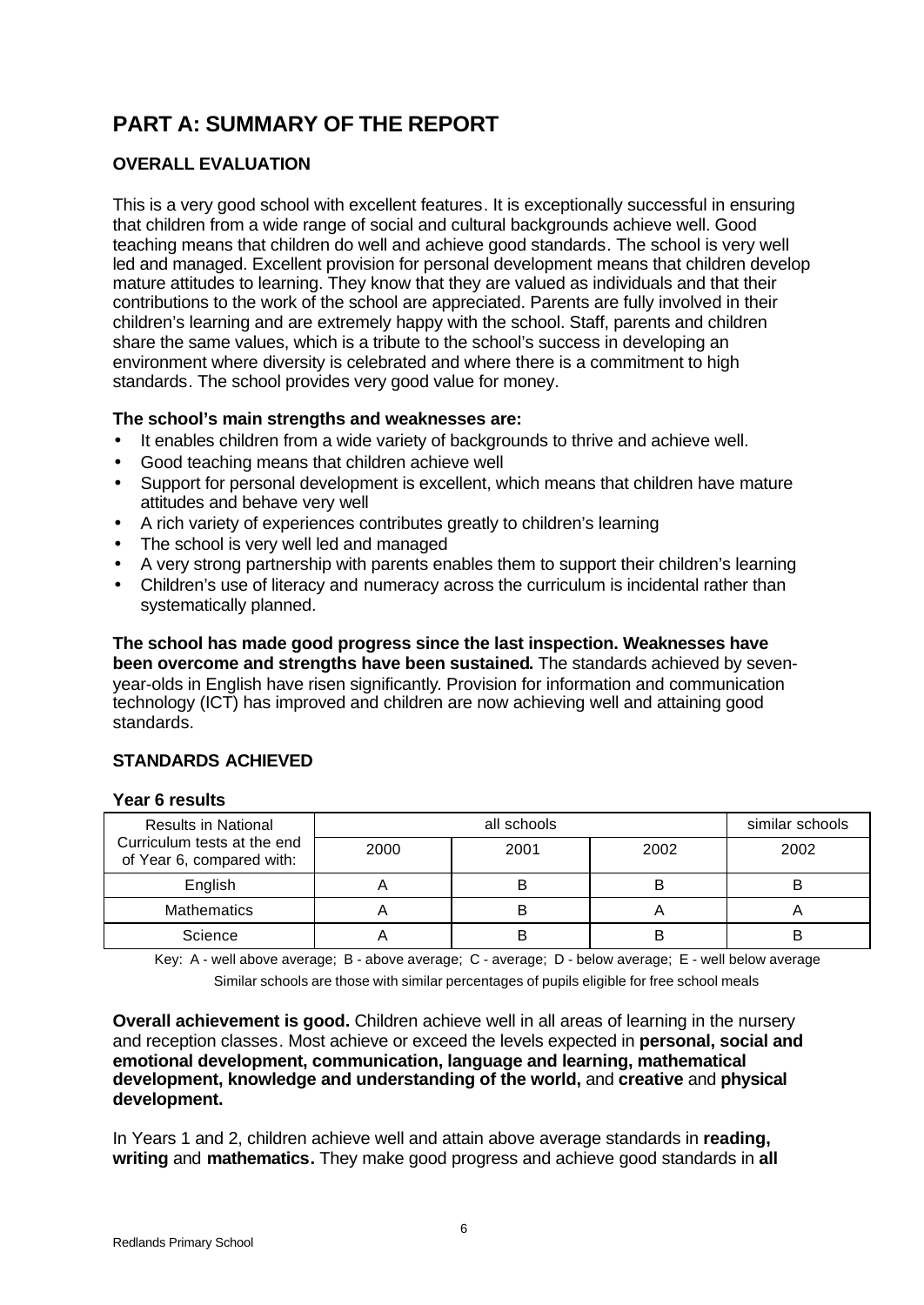**other subjects**. They continue to progress well during Years 3 to 6, achieving above average standards in **English**, **mathematics**, **science** and **all other subjects.** Children have good skills in **literacy** and **numeracy** and use them satisfactorily across the curriculum. They have a good level of competence in **information and communication technology** (ICT) and use their skills well in other subjects and when working on projects in personal, social and health education and citizenship (PSHEC).

Comparisons with similar schools do not take account of the number of children for whom English is an additional language or the level of pupil mobility. The grades above have been adjusted to take these factors into account.

**Excellent provision for children's spiritual, moral, social and cultural development** results in excellent relationships and racial harmony. Children have very good attitudes to school and behave very well. Attendance is satisfactory and the school does its best to deter term-time holidays.

# **QUALITY OF EDUCATION**

# **The quality of education is very good**.

**Teaching and learning are good**. Children work hard and do well. Teachers plan in great detail and carefully assess children's work to ensure that they are interested and challenged. Children are keen to learn because teachers are very good at encouraging them. They receive clear feedback from teachers, so they know how to improve. Teachers, well supported by specialist staff, are particularly successful in ensuring that all children have equal opportunities to succeed. As a result those with special educational needs, those who are more able and those for whom English is an additional language achieve well. Teachers do not always make sure that they plan systematically enough for children to use their literacy and numeracy skills in other subjects so opportunities for children to practise these skills are sometimes missed.

**The curriculum offers good opportunities for children to learn according to their individual needs.** They enjoy a rich variety of experiences in lessons and additional activities that promote self-esteem, learning and personal development. The school has excellent systems for regularly consulting children and responding to their suggestions. Induction arrangements for the nursery children are also first class. **The school has forged very good relationships with parents** and gives them every encouragement to be involved in their children's education. **Good links with the community and with other schools** help to make the curriculum more lively and exciting for the children

## **LEADERSHIP AND MANAGEMENT**

**Leadership is very good.** The headteacher's clarity of vision and sense of purpose are excellent. She provides very good leadership and is well supported by key staff. All share the same aspirations and a determination to ensure that all children do as well as they possibly can.

**Management is very good**. The school carefully monitors and evaluates its work in order to plan strategically. Excellent arrangements for performance management mean that staff are well trained and work successfully in pursuit of the school's priorities.

**Governance is very good**. Governors have a very good understanding of the school's strengths and weaknesses and support the school very well. Their determination to ensure that the school is fully inclusive makes a significant contribution to its success in this respect.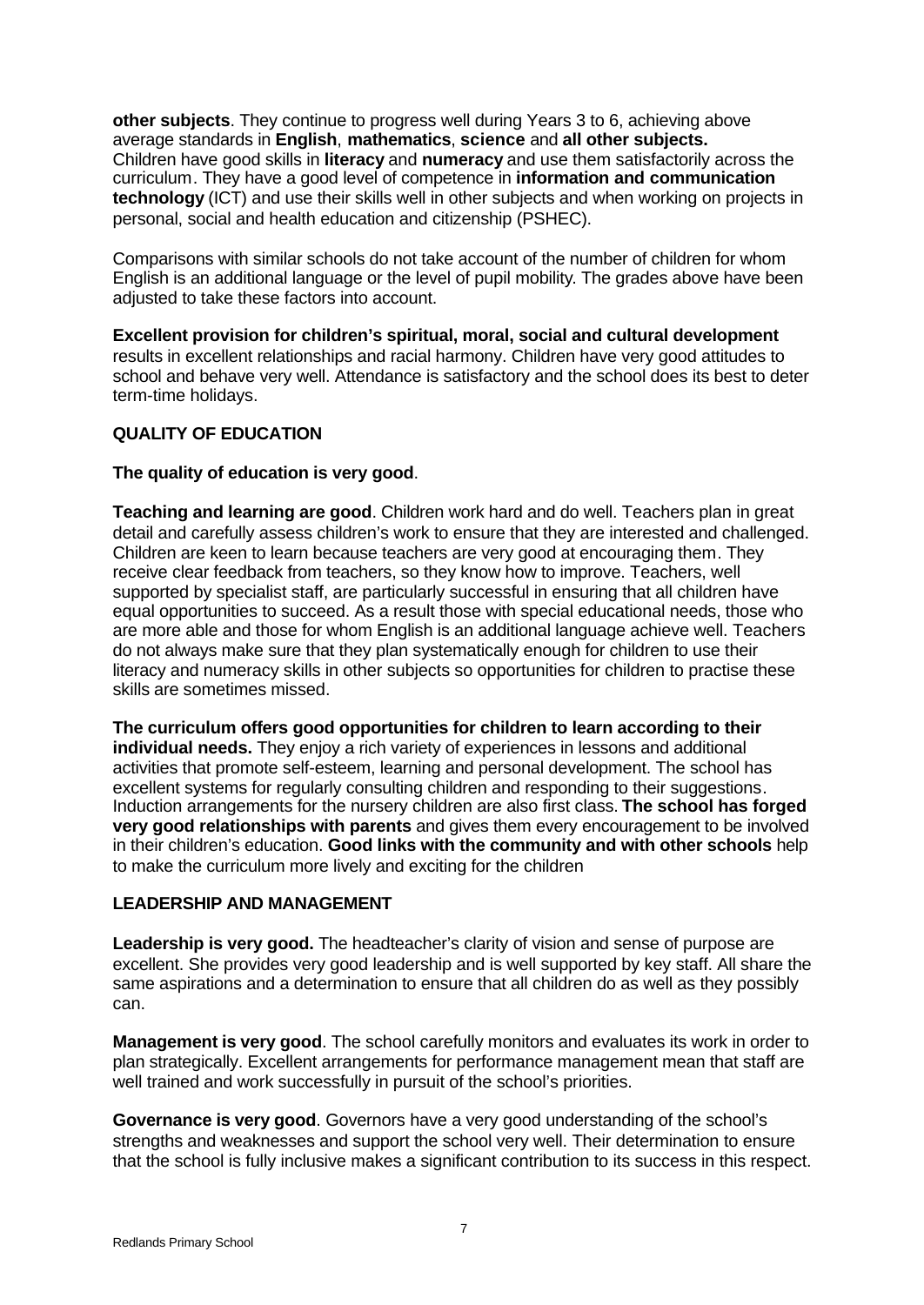## **PARENTS' AND CHILDREN'S VIEWS OF THE SCHOOL**

**Parents hold the school in high regard**. They are wholly supportive of its ethos and are extremely pleased that their children enjoy learning in a school of wide cultural diversity. Parents are very happy with the way the school is led and with the progress their children are making. **Children are enthusiastic about all that the school offers**.

#### **IMPROVEMENTS NEEDED**

The most important action the school should take to improve is to ensure that work across the curriculum includes further planned opportunities for children to practise and improve their literacy and numeracy skills in subjects other than English and mathematics.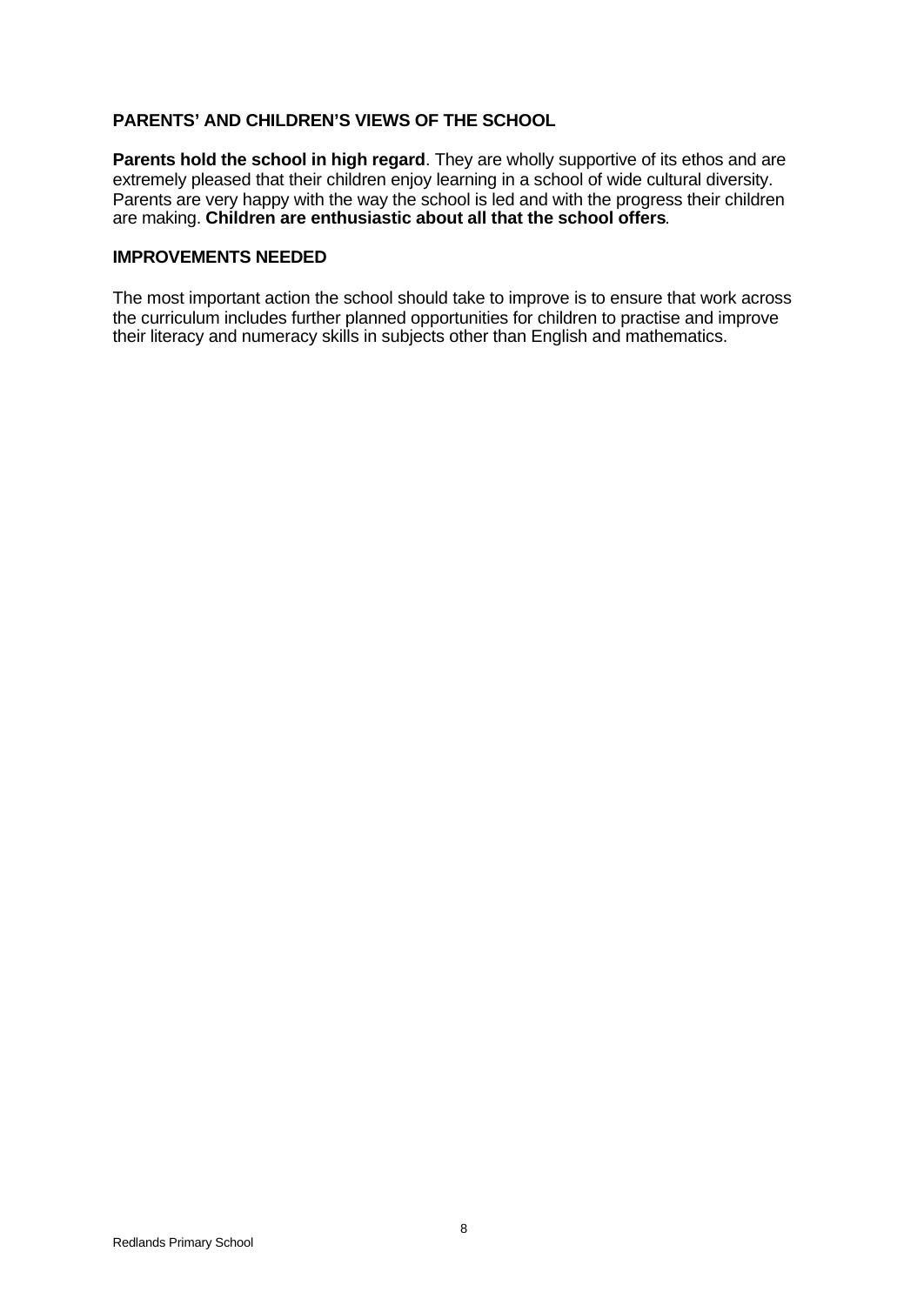# **PART B: COMMENTARY ON THE INSPECTION FINDINGS**

# **STANDARDS ACHIEVED BY CHILDREN**

#### **Standards achieved in areas of learning, subjects and courses**

Achievement is **good** in all year groups**.** Standards in English, mathematics and science are **above average.** In all other subjects, children are working **above** the levels generally expected**.**

#### **Main strengths and weaknesses**

- There has been an upward trend in results over the last few years
- Children achieve very well in the nursery
- Children with English as an additional language make good progress
- Children with special educational needs achieve well
- Achievement is good across all subjects

#### **Commentary**

#### **Foundation Stage**

1. Standards are good. Children achieve very well in the nursery and meet or exceed the Early Learning Goals in all areas. Progress in personal, social and emotional development, in communication, language and learning, and in creative development, is particularly rapid. Children who enter the school with very little English acquire the language very quickly. Good standards are achieved in mathematical development, knowledge and understanding of the world and physical development. Children achieve very well because of effective leadership and management and very good teaching.

## **Key Stage 1**

2. Results of National Curriculum tests at the end of Year 2 have risen significantly in the last few years. There has been very good improvement in reading, writing and mathematics since 1998. . Recent trends have also been good and since 2000 children have been working at levels over a term ahead of the national average in reading and nearly two terms ahead in mathematics. Writing results were close to the national average, an impressive performance, given the proportion of children whose first language was not English. The proportion of children reaching the higher levels was also very high in reading and mathematics, and average in writing. Results indicate consistently effective teaching and learning leading to good achievement. Standards seen during the inspection reflected good achievement in lessons, good progress over time and above average standards. The fact that attainment in all other subjects is above the levels expected points to effective leadership and management and very good overall provision.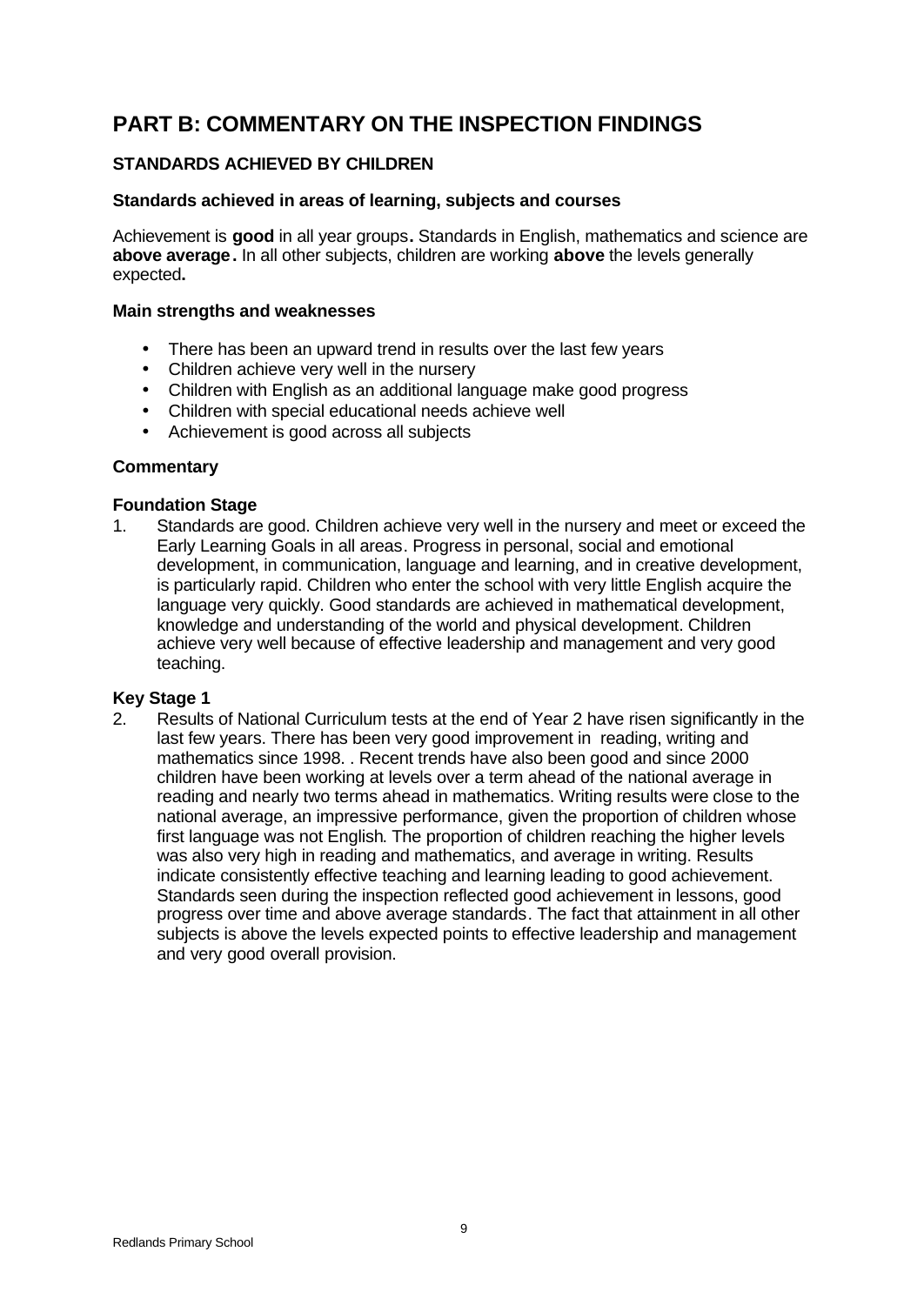| Standards in:      | School results | National results |
|--------------------|----------------|------------------|
| Reading            | 18.1 (16.2)    | 15.8(15.7)       |
| Writing            | 15.0(13.8)     | 14.4 (14.3)      |
| <b>Mathematics</b> | 18.2 (18.2)    | 16.5(16.2)       |

#### **Standards in national tests at the end of Year 2 – average point scores<sup>1</sup> in 2002**

There were 36 children in the year group. Figures in brackets are for the previous year

## **Key Stage 2**

3. The picture is similar when the results of Year 6 children are analysed. Between 2000 and 2002, in English and mathematics, average scores were a term ahead of the national results and in mathematics almost two terms ahead. Although results have varied from year to year, trends over the last four years indicate very good improvement. The proportion of children reaching the higher levels in 2002 was above the national average in English and science and well above in mathematics, indicating that more-able children achieve well. Boys' results have been more consistent than girls', although girls' results in English were well ahead of boys' in 2002. The school regularly analyses performance according to gender and is aware of these differences. No difference between the provision for boys and girls has been identified, neither was one seen during the inspection. The above average attainment achieved in English, mathematics and science, together with good standards in all other subjects, indicates good leadership and management and very good provision across the curriculum.

## **Standards in national tests at the end of Year 6 – average point scores in 2002**

| Standards in:      | School results | National results |
|--------------------|----------------|------------------|
| English            | 27.8 (27.9)    | 27(27)           |
| <b>Mathematics</b> | 28.9 (27.5)    | 26.7 (26.6)      |
| Science            | 29.3 (29.1)    | 28.3 (28.3)      |

There were 31 children in the year group. Figures in brackets are for the previous year

## **Achievements of children with English as an additional language**

4. The provision for these children is well organised and teaching is consistently good. Consequently they attain standards that are similar to those of other children. They achieve well and children make good progress in relation to their prior attainment.

## **Achievement of children with special educational needs**

5. Children make good progress towards their individual targets and achieve well because they are well supported by teachers and learning assistants.

l

<sup>&</sup>lt;sup>1</sup> The average points score provides schools with a single statistic to compare the overall grades attained by their pupils with the grades attained by pupils in other schools. At Key Stages 1 and 2 the level attained by each pupil; for example, in mathematics, is given a score – a Level 1 = 9 points, a Level 2 = 15 points and so on. Therefore the average points score in mathematics is worked out by adding up all of the points attained by pupils and then dividing by the number of pupils who took the test. Therefore a school whose average points score for mathematics in the tests at the end of Key Stage 1 is greater than 15 is one whose pupils are performing above expectations for their age. The average points score for Level 4, the nationally expected level for pupils at the end of Key Stage 2, is 27.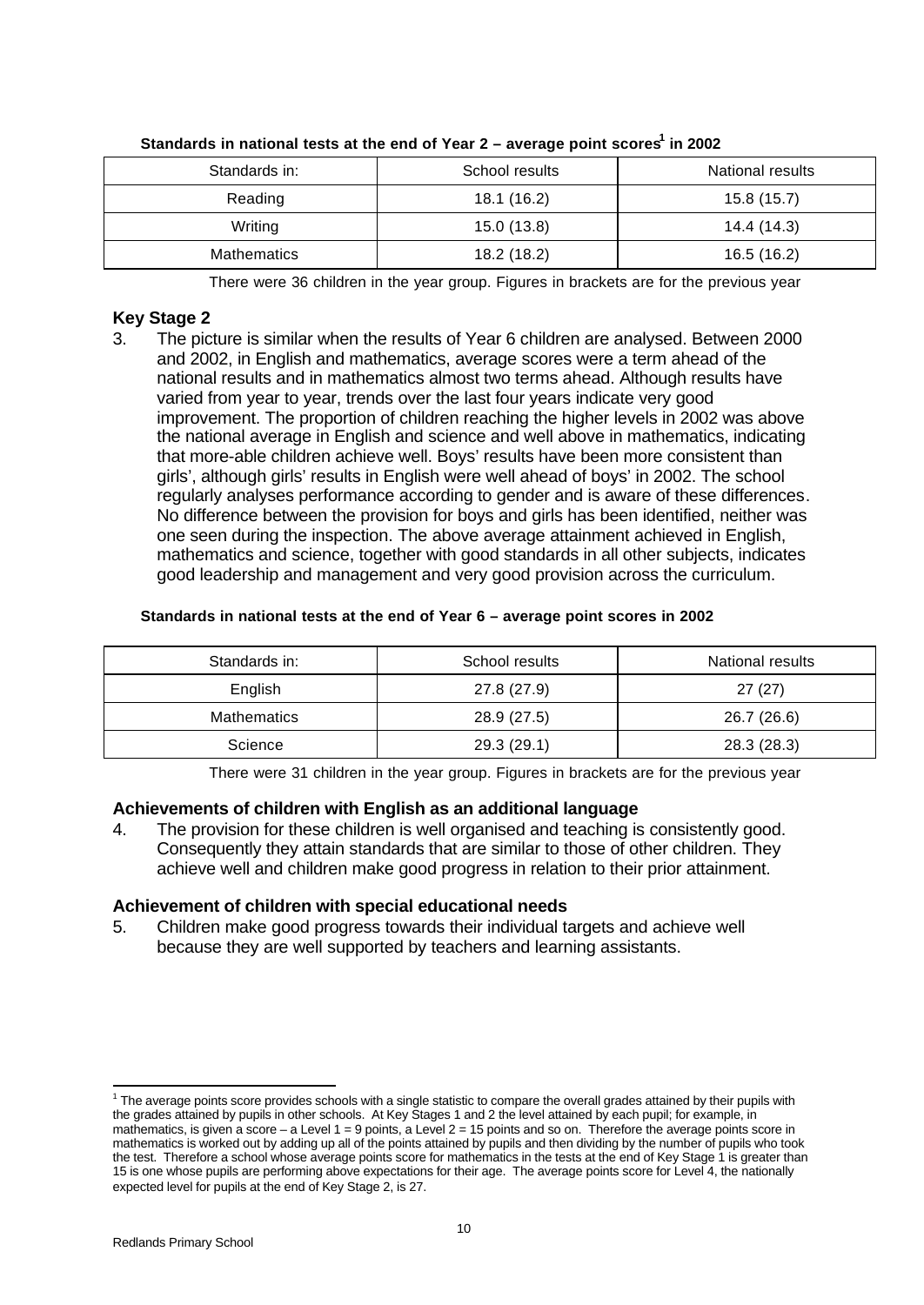# **Children' attitudes, values and other personal qualities**

**Excellent** provision for children's personal development results in **excellent** relationships and racial harmony. Children have **very good** attitudes to school and behave **very well.** Attendance is **satisfactory** and the school does its best to deter holidays in term time.

#### **Main strengths and weaknesses**

- Racial integration, acceptance and celebration are outstanding
- The quality of children's relationships with one another and with adults is excellent
- Children are very enthusiastic about everything the school offers them, and their behaviour is very good
- 6. Racial harmony is something that children take for granted and accept as the norm. It is a seamless part of everyday school life. Staff use assemblies very well to promote racial harmony and this has a very good effect on children's attitudes. They listen attentively and participate with enthusiasm. Recognition and celebration of multicultural diversity are excellent and come through the curriculum, clubs, activities, visits, visitors, assemblies and special occasions. Children find out about other cultures and learn more about themselves and their strengths and weaknesses. In the Year 6 anti-racist project, for example, they not only learned about the issues involved, but also led sessions with the younger children. In the school's Urdu club, Urduspeaking children have the opportunity to display their language skills, while other children come to understand what it is like to be a beginner at something. In these ways children are able to develop a very good sense of their own individuality.
- 7. Because children are encouraged to be confident and proud of who they are, they forge excellent relationships with one another. In the playground and in class, boys and girls of different backgrounds work and play happily together. They get on very well with adults too, and are open and forthcoming in their dealings with them. Children are very interested in what the school has to offer them, and so they are very attentive in lessons and assemblies. Even the youngest Year 1 children tried very hard to listen in their first whole-school assembly and did their best to sing along with everyone else. Children behave very well around the building and in the playground, despite the limited space available to them. Through an excellent system for consultation ('Redlands Matters'), staff have made children feel involved in the running of the school community, and so they have a vested interest in ensuring that the school is always a good place to be. These positive attitudes contribute much to children's good achievement. Children interviewed as part of the inspection felt that 'everyone gets on really well with each other' and that the school is a place where 'everyone is treated the same'.

## **Attendance**

#### **Attendance in the latest complete reporting year (%)**

| Authorised absence |  |  | Unauthorised absence_ |     |
|--------------------|--|--|-----------------------|-----|
| School data:       |  |  | School data :         | ◡.∠ |
| National data:     |  |  | National data:        | ∪.∪ |

The table gives the percentage of half days (sessions) missed through absence for the latest complete reporting year.

# **Exclusions**

8. There have been no exclusions in the last school year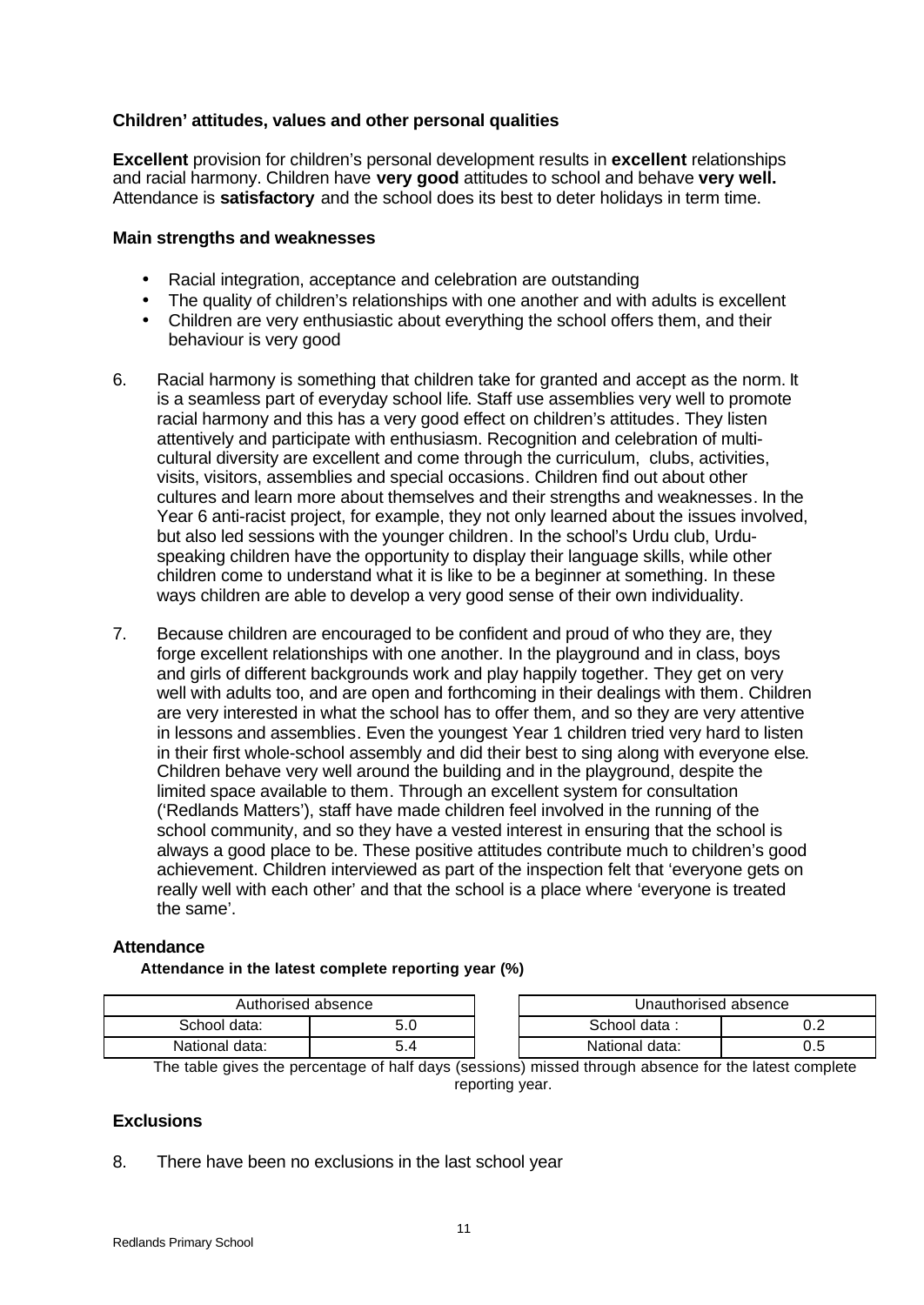# **QUALITY OF EDUCATION PROVIDED BY THE SCHOOL**

9. The quality of education is **very good.** All aspects of the school's provision are strong and contribute to its overall effectiveness. The teaching is good. The excellent provision for children's personal development means that they have very positive attitudes to learning. The curriculum is covered well and enriched by activities outside lessons. Children receive very good individual care and support, and parents make an important contribution to their children's education.

# **Teaching and learning**

**Good** teaching and learning are the main reasons that children achieve well. They enjoy lessons and work hard. The **very good** quality of assessment of children's work enables the needs of individuals and groups to be met. Teaching in the nursery is **very good.**

## **Main strengths and weaknesses**

- Children pick up teachers' enthusiasm
- Lessons are well structured and children are given time to think
- Teachers have high expectations of behaviour and children respond well
- The level of work is challenging
- Children receive good feedback about how they are getting on
- Additional teachers and teaching assistants provide good support
- Occasionally the pace of lessons is slow and the tasks are not interesting enough to sustain children's attention

- 10. Teachers make lessons interesting by relating work to children's experiences. This happens frequently in geography and history lessons, for example, when the school and local area are used to help children learn about changes over time and to develop their mapping skills. In most lessons teachers include an element of practical work. This is particularly helpful to children whose home language is not English, but it also contributes to all children's understanding. They become absorbed in their work and often ask questions, which show they are really engaged and thinking carefully. Teachers are able to respond to children's enquiries because they have a good background knowledge, for example in science. This takes children's learning forward and maintains a good level of challenge. Three teachers from the local-authority ethnic minority and traveller achievement service provide good individual support. They work in close collaboration with class teachers and are closely involved in the planning of lessons.
- 11. Lessons are planned very well to provide work at a suitable level for all groups. Although planning is very good, it has one weakness. Teachers are not rigorous enough about planning opportunities for children to practise and improve their literacy and numeracy skills in subjects. Additional teachers and learning assistants make a valuable contribution to supporting children with English as an additional language. Careful consideration is given to grouping children to enable the more able and those with special educational needs to get the most out of lessons. Children develop good levels of cooperation and improve their skills in independent research as they move through the school.
- 12. Teachers are skilled in framing questions to find out the level of children's knowledge and understanding. This enables them to adjust the lesson content as it proceeds and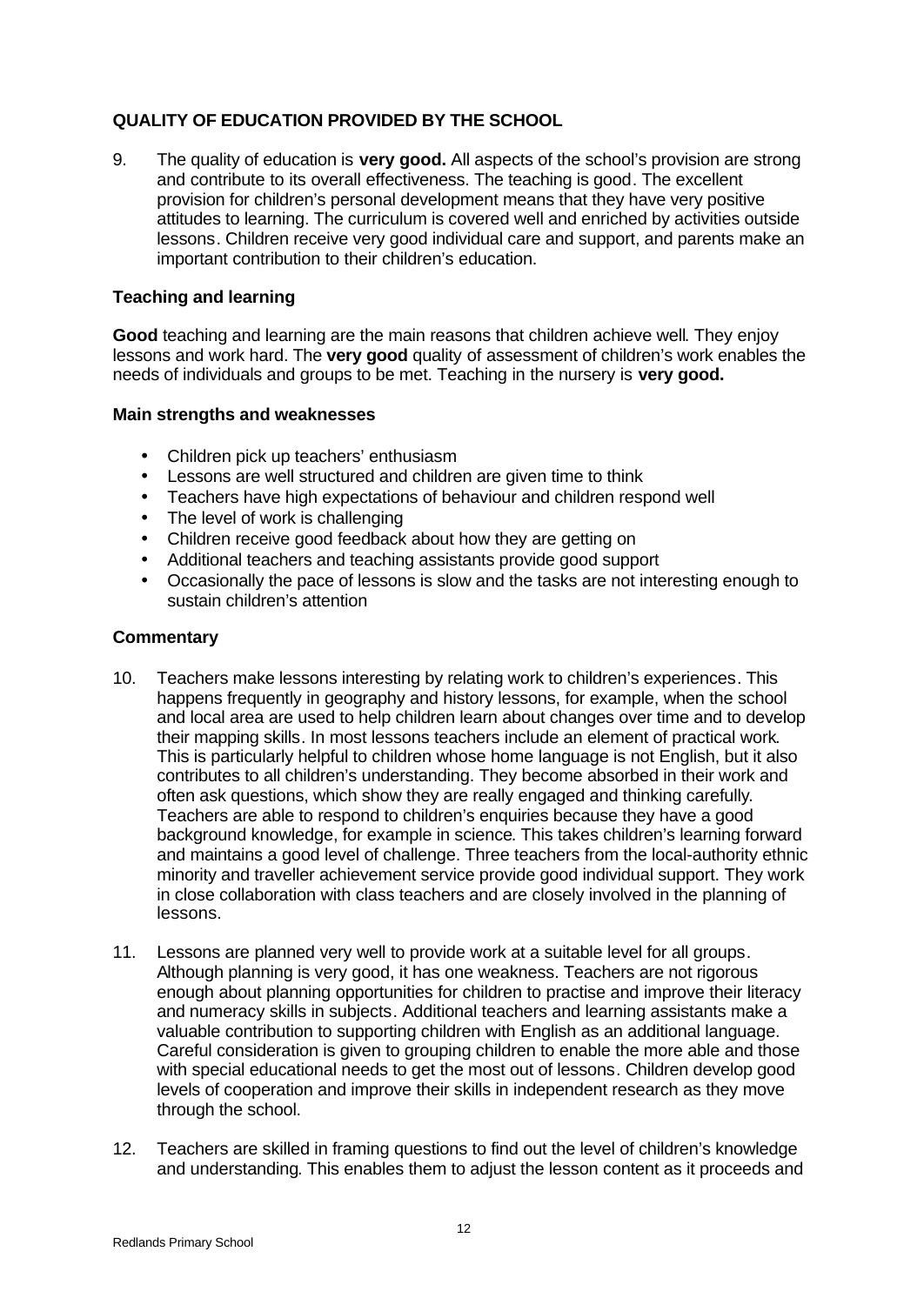to plan what to teach next. Summary sessions at the end of lessons are used very effectively to review what has been learned and to help children to identify what they need to do to improve. Children also receive good feedback through their marked work, which often suggests a new target. Homework is used well to complement classwork and to help children test their own knowledge and understanding. Teachers keep careful records of the progress made by children for whom English is an additional language. They make good use of this to gauge the levels of support necessary for individuals.

- 13. Teachers, the nursery nurse and learning assistants combine to make a very effective teaching team in the nursery. They have excellent relationships with the children and provide highly stimulating activities which are carefully structured to include all areas of learning. Excellent procedures for monitoring children's progress enable staff to systematically increase the level of challenge. This leads to very good achievement.
- 14. Occasionally, in Years 1 to 6, lessons are not well structured so that, for example, teachers spend too much time introducing ideas, leaving little time for children to work independently. Sometimes the approach is rather mundane and does not engage children. However, the large majority of teaching is very successful, as the table below shows.

#### **Summary of teaching observed during the inspection in 41 lessons**

| Excellent | Very good | Good     | Satisfactory | Unsatisfactory | Poor | Very poor |
|-----------|-----------|----------|--------------|----------------|------|-----------|
|           | 12 (29%)  | 21 (51%) | 8(20%)       |                |      |           |

The table gives the number of lessons observed in each of the seven categories used to make judgements about lessons; figures in brackets show percentages where 30 or more lessons are seen.

15. The headteacher and subject leaders monitor lessons regularly so they are well aware of the range of teacher expertise, where examples of good practice can be found and where a member of staff might need extra support. This ensures that the quality of provision is kept under continuous review and helps to maintain the good quality of teaching and learning.

## **The curriculum**

16. The curriculum provides **good** opportunities for children to learn according to their individual needs. They enjoy a **very good** variety of experiences and additional activities which promote self-esteem, learning and personal development. Accommodation is **satisfactory** and used well. Teachers and children have access to a **good** range of resources**.**

#### **Main strengths and weaknesses**

- Curriculum organisation provides equality of opportunity, enabling a good level of participation by children with particular needs
- Very good provision for personal, social and health education, including citizenship, and sex and drugs education contributes significantly to children's personal development.
- Provision for creative subjects is very good and leads to good achievement
- Planning for children's use of literacy and numeracy in other lessons is inconsistent.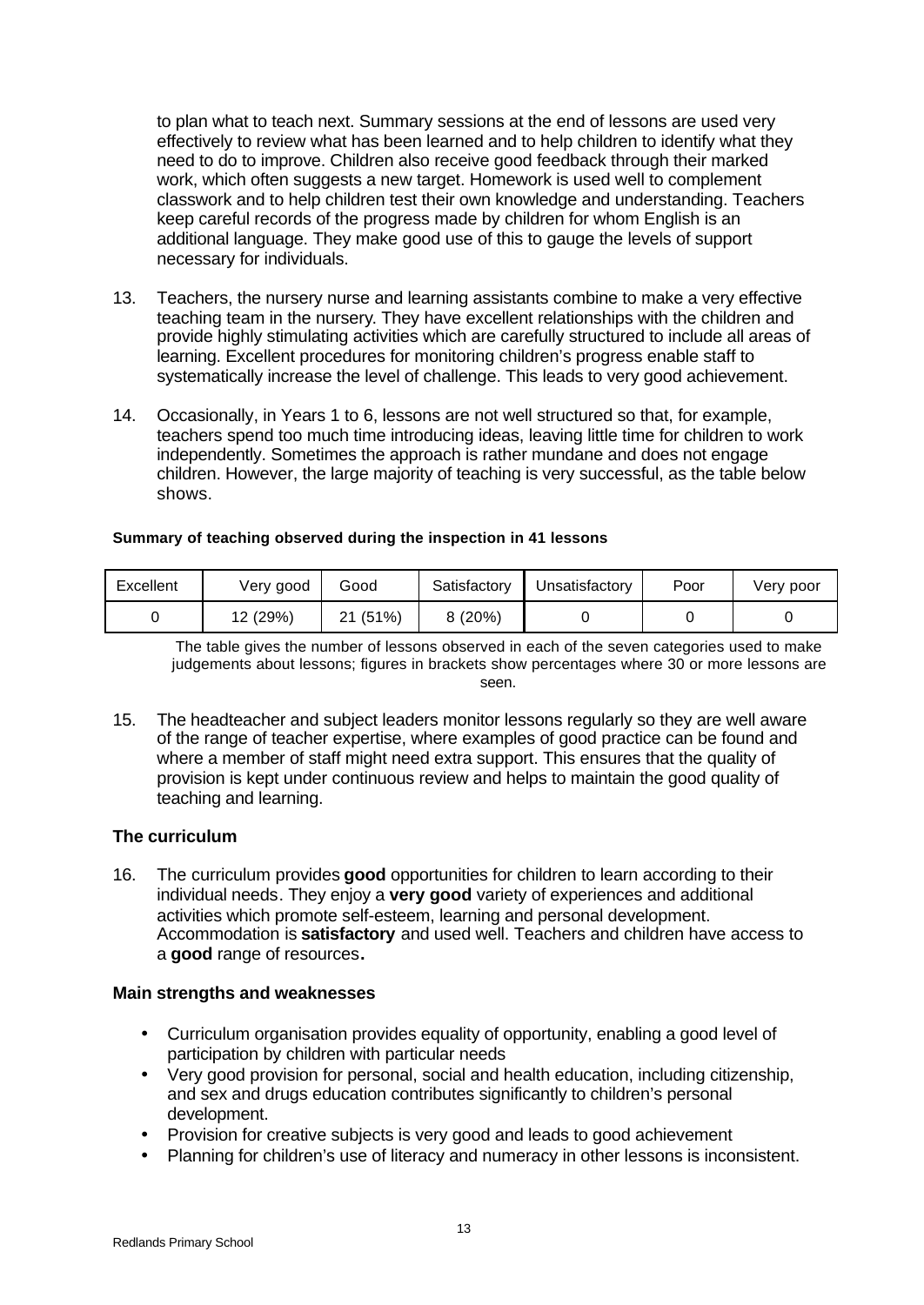# **Commentary**

- 17. The school provides good opportunities for all children to progress well, including an excellent multicultural education with contributions from all subject areas. This enables children to gain an understanding of life in the wider community. The school takes many opportunities to value the contribution made by cultures other than the one that most children experience.
- 18. The school continues to give a high priority to children with special educational needs. The provision is good and children achieve well. They are well supported by classroom assistants who work closely and effectively with class teachers. Annual reviews help to ensure all that children's needs continue to be met. Individual education plans are effective, although some targets are not specific enough to measure progress. Great care is taken when planning for literacy and numeracy to ensure that children with English as an additional language are supported well.
- 19. Children's personal development is very successfully promoted through the day-to-day life of the school, religious education and a very good programme for personal, social and health education and citizenship (PSHEC).
- 20. Creative subjects, such as art and design, music, and design and technology are given a high priority by the school, which considers them valuable aspects of the curriculum.
- 21. Although literacy and numeracy are taught indirectly through other subjects, this is incidental rather than planned. Children sometimes miss out on opportunities to develop these skills, depending on an individual teacher's approach. As a result, some children might not be making as much progress as they could.
- 22. Effective links with secondary schools helps to smooth transition. Good liaison between schools ensures that children are well prepared and confident about the next stage in their education.

# **Care, guidance and support**

The school has **excellent** systems for regularly consulting children and responding to their suggestions. Children get **good** advice and support. Induction arrangements for nursery children are **excellent**. Children are **well** cared for and supported.

## **Main strengths and weaknesses**

- 'Redlands Matters' means that every pupil's voice is heard
- Home visits help new children settle in quickly
- Children are happy because they feel well looked after

## **Commentary**

23. Systematic consultation with every pupil has been part of the way of life at the school for a long time. Through the excellent 'Redlands Matters' system, each class is able to talk to the headteacher about school improvement on a formal basis every term or send her notes at any time. Children can then see the evidence that their suggestions have been listened to and acted upon, and have improved school life for themselves and others. They are proud of this and it makes them realise that they matter to Redlands. They take the process seriously and focus on achievable goals. The scheme has a very positive affect on children's personal development.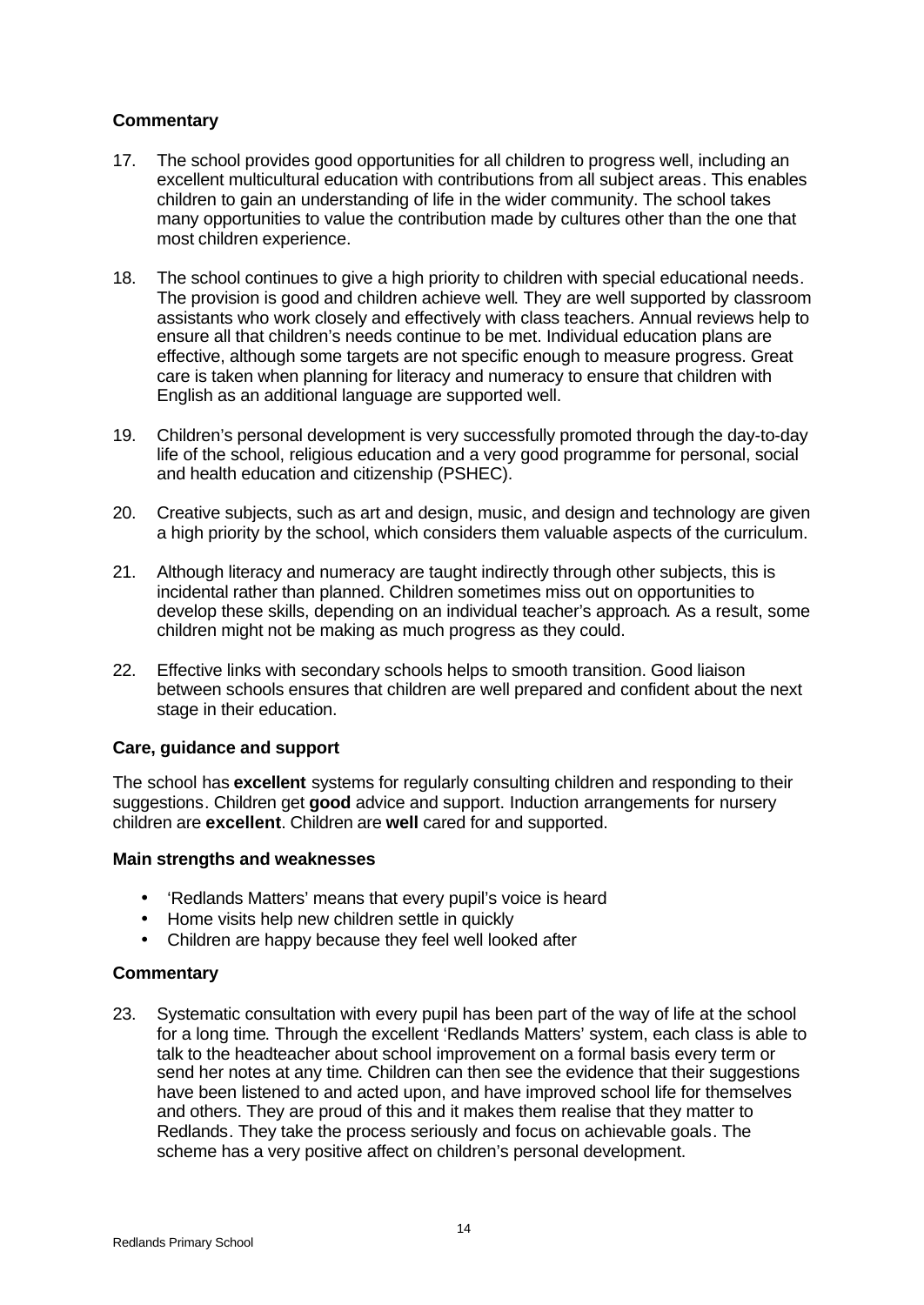- 24. Care, guidance and support for children are very well managed. For example, the school makes sure that nursery children settle into their new surroundings as quickly and easily as possible. The system of home visits is the key to this. The teacher and the nursery nurse are able to put together a very useful picture of each child's life experience thus far, and to focus on finding out about their likes and dislikes, medical and emotional needs, and family circumstances. The visit combines with a programme of nursery visits and meetings for parents to ensure that children are ready for this big step. At this early stage in the term nursery children appear happy and at home in their new environment, and very ready to learn.
- 25. One of the reasons why the children enjoy being at the school is that they get on well with the adults. In response to the questionnaire, most felt very able to turn to an adult, and many said that what they liked most about the school was their teacher. Children are well looked after on a practical daily basis, with first aid, child protection, health and safety well covered by the school. Staff do their best to overcome the site's shortcomings. In the playground, for example, staff know that space is limited and play could become boisterous, so they provide a wide range of games and quiet activities to help counteract this. Children appreciate what they do. One child summed up her view of the school very simply: 'What I like most about my school?' – 'Everything.' 'What I would like to change about my school?' – 'Nothing.'

## **Partnership with parents, other schools and the community**

The school has forged **very good** relationships with parents and gives them every opportunity to be involved in their children's education. **Good** links with the community and with other schools help to make the curriculum more lively and exciting.

#### **Main strengths and weaknesses**

- Parents are encouraged to play an active part in school life and they make a good contribution to their children's learning
- The headteacher and infant teachers are very accessible to parents each day which enables very good communication between home and school
- High-quality written information enables parents to be fully involved in their children's learning
- Links with the community and other schools provide a wide range of experiences for children
- Lack of space limits what the school can offer to parents and the community

## **Commentary**

26. The school draws on the energy and talents of parents wherever it can. As well as the hard work of the parent governors, parent-teacher association and classroom helpers, parents are invited to take part in the school's events and activities. The multi-cultural arts week was a prime example of this, where families had the opportunity to celebrate their backgrounds with the rest of the school. Parents are also regularly encouraged to play an active role in their children's lessons. Children whose parents come in to work with them during 'Reading with parents' or 'Parents' morning' sessions gain a great deal from having the undivided attention of their parent or carer as they learn. At these times, children whose parents or carers are unable to attend receive additional support from staff. This partnership has a very positive impact on children's progress in English.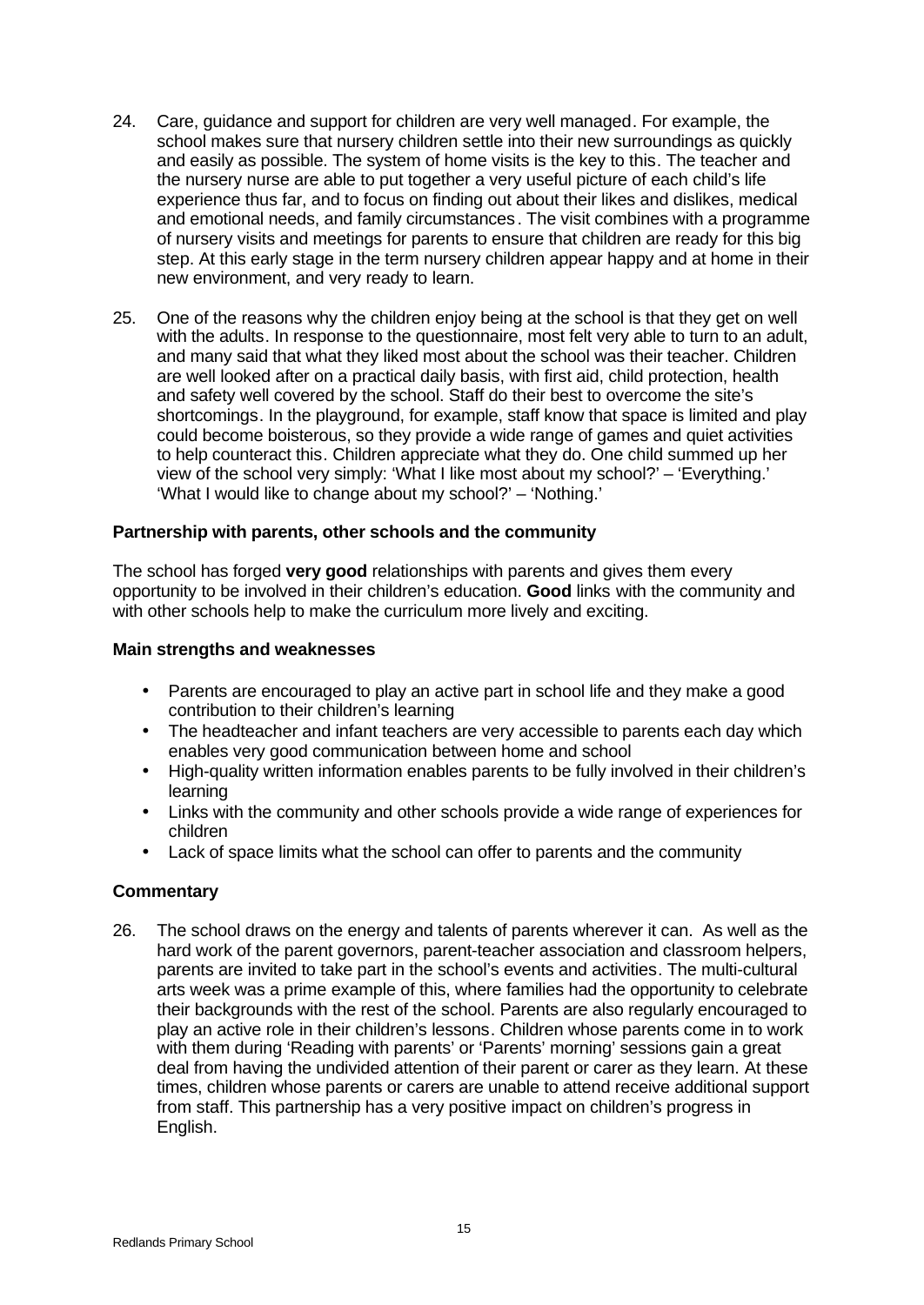- 27. Parents at the inspection meeting were unanimous that the headteacher knows them and their children very well and is always available to talk to them. She makes a point of being in the playground at the beginning and end of every day to greet and chat to families, and parents very much appreciate this. Parents of children in the nursery and infant classes are able to bring their children in and collect them from their classroom each day and so have every opportunity to get to know their child's teacher and chat to them regularly. Informal contact is not so straightforward for parents of junior children as they usually leave their children in the playground and teachers do not always come downstairs.
- 28. The quality of information for parents is very good, so that they have a very comprehensive picture of both what their children will be doing and how well they have done it. The curriculum booklets, 'This Term in Redlands', are excellent. They provide substantial detail about what will be covered and how parents can help, dates for the term, the focus for assemblies, clubs and homework policy. Everything is clearly set out, with some sections in community languages and interpreting available. Reports too are excellent, setting out very straightforwardly how well children have done and what they need to do to improve. In addition the reports explain to parents terms such as 'core' and 'foundation' subject, which are not immediately apparent to the general public, and this is very thoughtful and helpful. The school tries to ensure that parents who do not speak English as their first language have someone available to interpret at parents' evenings and when reports are discussed.
- 29. The school makes good use of the local community and in particular the facilities at the nearby university and the local schools. Visits to the university museum or its plant nursery, for example, or to neighbourhood places of worship, help to broaden the range of experiences open to children and to bring the curriculum to life. Visits from secondary school children who work alongside the children in lessons or clubs are of value to everyone concerned. The school would like to offer more opportunities for the local community to use the school as a centre for learning new skills, but it currently lacks the facilities to do so.

## **LEADERSHIP AND MANAGEMENT**

Leadership and management are **very good.**

The headteacher provides **very good** leadership. Key staff provide **good** leadership. Management is **very good**. Governance is **very good**

#### **Main strengths and weaknesses**

- The headteacher leads by example, with a focus on raising attainment for all children. She ensures that there is a rich and balanced curriculum for all children.
- Inclusion is excellent. The achievement and personal development of every child are high priorities in the school.
- The governing body knows the school's strengths and weaknesses and works effectively to challenge and support the headteacher in aspects of school improvement.
- Curriculum managers seek opportunities to enrich the experience of all children through careful planning.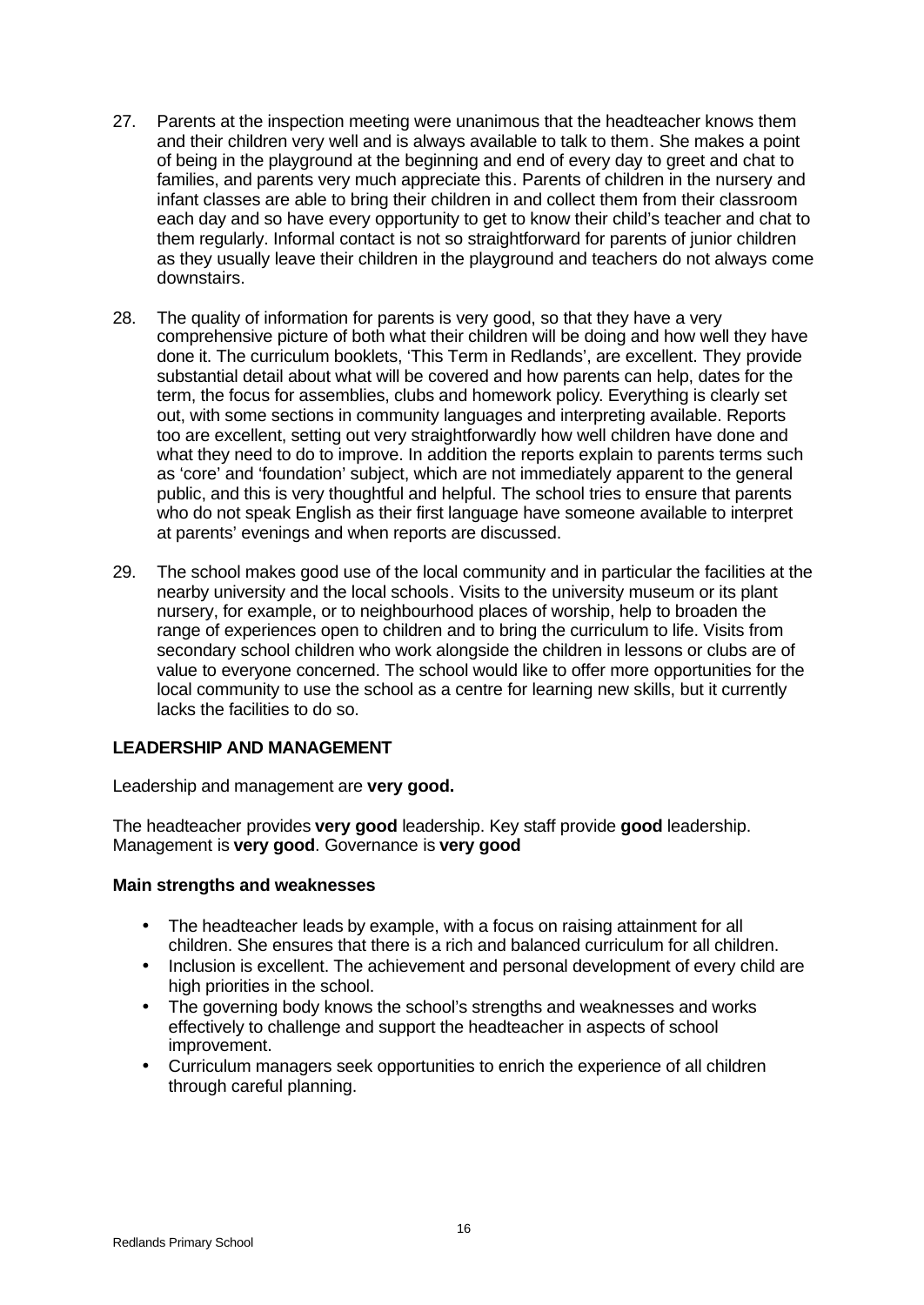# **Commentary**

- 30. Evidence of the effectiveness of the headteacher was seen in all aspects of the inspection. She has an excellent vision. She knows the way ahead and how to get there, constantly seeking ways to improve the provision. The excellent performancemanagement system has a very positive impact on the quality of teaching and learning and on children's achievement. The school ensures best value for money through careful consideration of its spending.
- 31. The arrangements for educational inclusion are excellent and the school makes great efforts to ensure that every individual is able to access any part of the curriculum or school life. Racial harmony is promoted very successfully.
- 32. The governing body makes a significant contribution to the work of the school through its formal meetings and the visits that individual governors make during the day. Governors have a clear view of the developments that will improve the school even further, and allocate money well.
- 33. Management is effective without being highly visible. Clear routines and procedures ensure that children move safely around the school and time is used effectively. Every teacher is committed to developing the area of the curriculum for which they have responsibility. Curriculum coordinators continually seek ways to bring life to their subjects. The success of this approach can be found in the children's enthusiasm for the recent art and music weeks. Coordinators support colleagues well in planning. Plans allow for review in the light of day-to-day evaluations of how children are learning.

## **Financial information**

| Income and expenditure $(E)$ |         | Balances (£)                                |
|------------------------------|---------|---------------------------------------------|
| Total income                 | 579,545 | Balance from previous year                  |
| Total expenditure            | 550,581 | Balance carried forward to the next<br>vear |
| Expenditure per pupil        | 2,343   |                                             |

## **Financial information for the year April 2002 to March 2003**

| Income and expenditure $(E)$ |         | Balances (£)                                |        |
|------------------------------|---------|---------------------------------------------|--------|
| Total income                 | 579,545 | Balance from previous year                  | 63.119 |
| Total expenditure            | 550.581 | Balance carried forward to the next<br>vear | 28.964 |
| Expenditure per pupil        | 2,343   |                                             |        |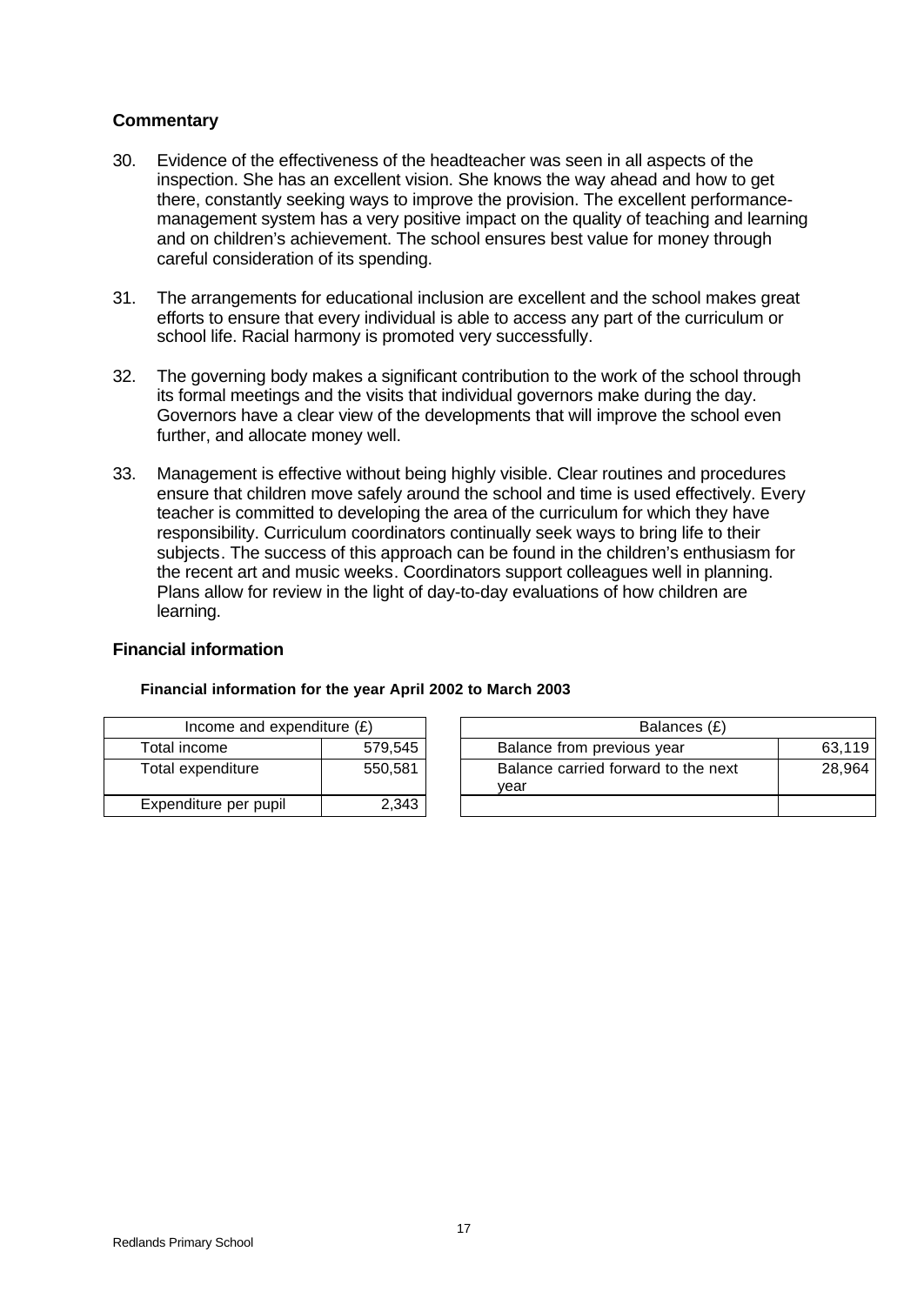# **PART C: THE QUALITY OF EDUCATION IN AREAS OF LEARNING AND SUBJECTS**

# **AREAS OF LEARNING IN THE FOUNDATION STAGE**

Provision for the Foundation Stage is **very good.** The quality of teaching is **very good** and children learn **very well.**

- 34. The nursery class benefits from the excellent teamwork of the teaching and support staff. The provision is led and managed highly effectively. Planning is meticulous and all areas of learning are approached imaginatively. Day-to-day monitoring ensures that teaching is lively and stimulating. The excellent assessment arrangements begin before children start school and help staff to provide highly appropriate activities for each child. This has a very positive effect on achievement and the standards attained.
- 35. The quality of teaching in each area of learning is very good. Relationships are excellent. The classroom, although rather small, contains a wealth of resources that appeal to young children. Through a combination of whole class, small group and individual work, children's learning flourishes and they achieve very well. They come happily to school, eager to find out what new delights await them. Achievement is very good and children attain good standards, most meeting or exceeding the levels expected in all areas of learning.

## **PERSONAL, SOCIAL AND EMOTIONAL DEVELOPMENT**

Provision for personal, social and emotional development is **very good**

#### **Main strengths and weaknesses**

- As a result of very good teaching, children achieve very well
- Adults establish warm relationships with children
- There are structured opportunities help to develop children's social interaction and independence

- 36. Children spontaneously hug their teachers and clearly feel cared for and secure. Parents bring in their children, talk with them, share experiences and chat to teachers and support staff. This helps to create the excellent friendly and purposeful atmosphere that continues throughout the day. Children are encouraged successfully to collect and replace resources, to tidy up after themselves and to take care of the classroom. Learning is very good in the role-play area, where children dress up and act out various situations. Adults often play alongside the children, providing very good models for behaviour and language. Small tasks provide good opportunities for children to develop a sense of responsibility.
- 37. Children work and play alongside one another happily in an ethnically diverse class. Teachers extend children's understanding of similarities and differences across cultures very effectively though appropriate stories, photographs and artefacts. This contributes very well to their awareness of cultural diversity.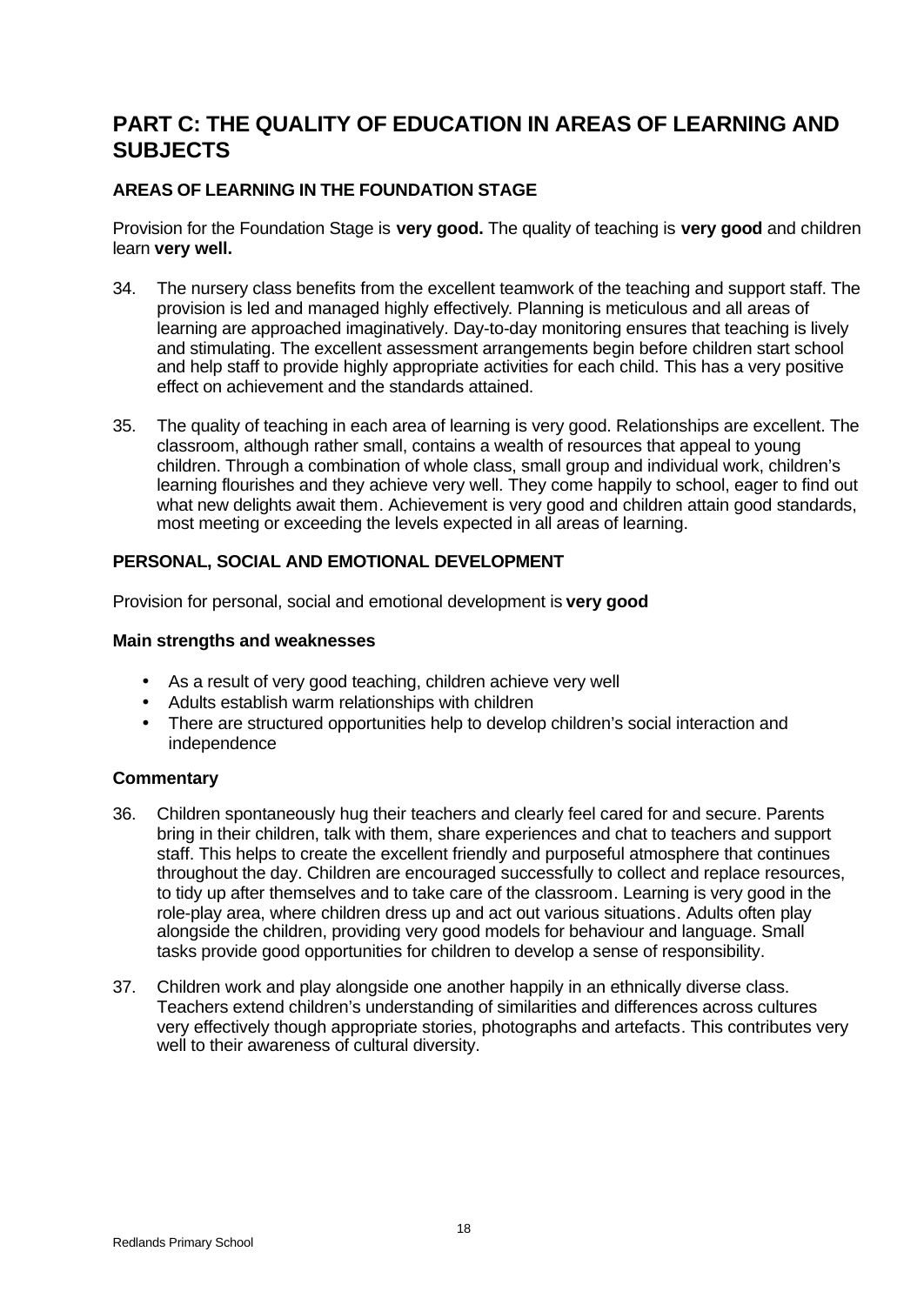# **COMMUNICATION, LANGUAGE AND LITERACY**

Provision for communication, language and literacy is **very good**

#### **Main strengths and weaknesses**

- Very well planned activities support communication, language and literacy
- Very good provision for children with English as an additional language helps them to make rapid progress

#### **Commentary**

- 38. Children make very good progress because the quality of teaching is very good. Language permeates all activities. No opportunities are missed to talk to children about what they are doing and to develop their vocabulary. Some time each day is spent discussing topics with the whole class. For example, during a lively discussion about birthdays, children were achieving well, learning to say the months of the year and to organise their responses in sentences: 'First you're one, then you're two, then you're six! When you're a hundred, you die!'.
- 39. Children are helped to develop a love of books by the expressive way that adults interpret them, ask questions and relate the content to children's experiences. Teachers successfully reinforce the idea that writing is used to communicate meaning.
- 40. Letter sounds and shapes are taught well. Children were spellbound as the teacher produced toy animals from a bag, emphasising those beginning with S. Children achieved very well during later activities as they drew letter shapes in sand and identified other words around the classroom beginning with S.
- 41. In the current nursery class half the children had no English as they started school. In just a few days they were already saying a few words. They are very well supported by specialist staff, some of whom speak their home languages. As a result most achieve very well and reach a level of competence in speaking and reading similar to that expected of all children. This is very good progress.

## **MATHEMATICAL DEVELOPMENT**

Provision in mathematical development is **very good**

#### **Main strengths and weaknesses**

- Teaching is very good and children's achievement is good because teachers make frequent reference to numbers and mathematical ideas.
- Lots of practical work helps children to learn.

- 42. Children respond well to the effective teaching and make rapid progress in mathematical development. Each day starts with them 'helping' the teacher to count how many are present. They frequently sing counting songs, joining in with the actions to songs such as 'One, two, three, four, five'. Stories such as 'The Bad Tempered Ladybird' reinforce early mathematical understanding.
- 43. Lots of prompts around the room support the development of numeracy and contribute well to children's achievement. Calendars, birthday dates and number lines in words, counters and numerals are attractively displayed. Outside, number lines and grids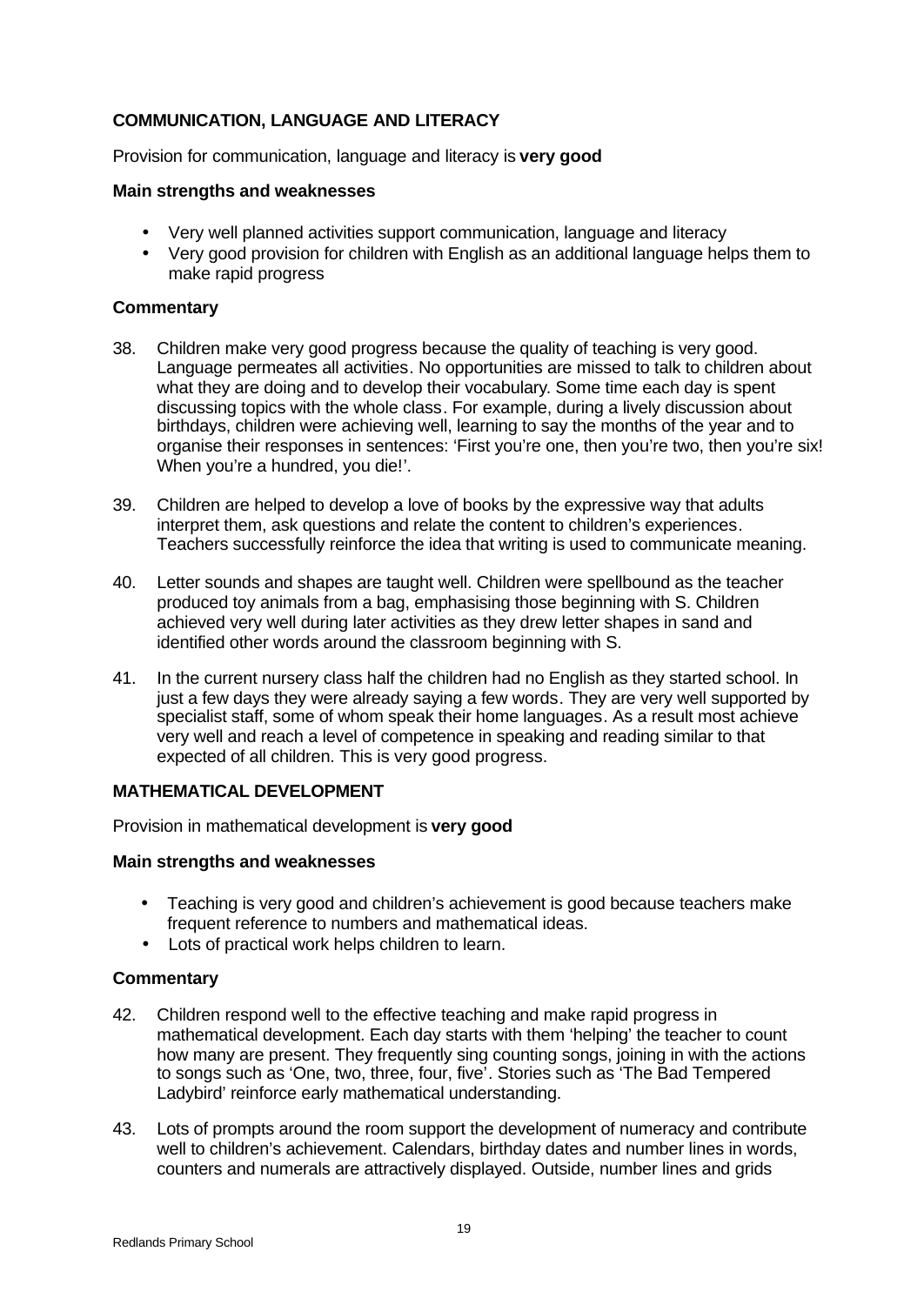reinforce mathematical ideas. Children have good opportunities to play with sand, water, construction kits, jigsaws and various shapes. Whenever possible, staff play alongside them, introducing mathematical vocabulary and assessing the extent to which they are developing understanding.

# **KNOWLEDGE AND UNDERSTANDING OF THE WORLD**

Provision in knowledge and understanding of the world is **very good**

#### **Main strengths and weaknesses**

- Teachers' planning is very good and ensures that the children have a wide variety of experiences.
- Resources are very good and contribute to children's good achievement

## **Commentary**

44. Teaching is very good, which means that children achieve well and attain good standards. Work in this area successfully promotes their curiosity and supports their early investigative and problem-solving skills. Very good use is made of the indoor and outdoor space to provide activities which stimulate their curiosity. Construction kits enable children to manipulate objects, sorting games and introduce them to categorising things using specific criteria, such as colour, shape and size. Natural things such as plants, gnarled wood, leaves, sand and water stimulate children's curiosity. They develop an awareness of ICT and learn early computer skills because they have frequent opportunities to explore programs and to practise using the keyboard and mouse.

## **PHYSICAL DEVELOPMENT**

Provision in physical development is **very good**

#### **Main strengths and weaknesses**

- Children use a good range of apparatus and make good progress
- Practical activities in the classroom support children's manipulative skills well

- 45. Provision for physical development has improved since the last inspection. A better range of climbing apparatus, wheeled toy vehicles and large construction equipment helps children to achieve well. Teaching is very good and children reach good standards. Adults encourage cooperation and gently urge children to extend their skills. 'Wow, I went kneeling down backwards', said one boy triumphantly as he reached the bottom of the slide.
- 46. Drawing, painting cutting and sticking activities, together with regular play with water, sand and construction kits, help children to manipulate classroom tools and to coordinate their hand and finger movements with increasing accuracy. Hall time is allocated each week for more systematic teaching and successfully develops children's control of their bodies and the way they move.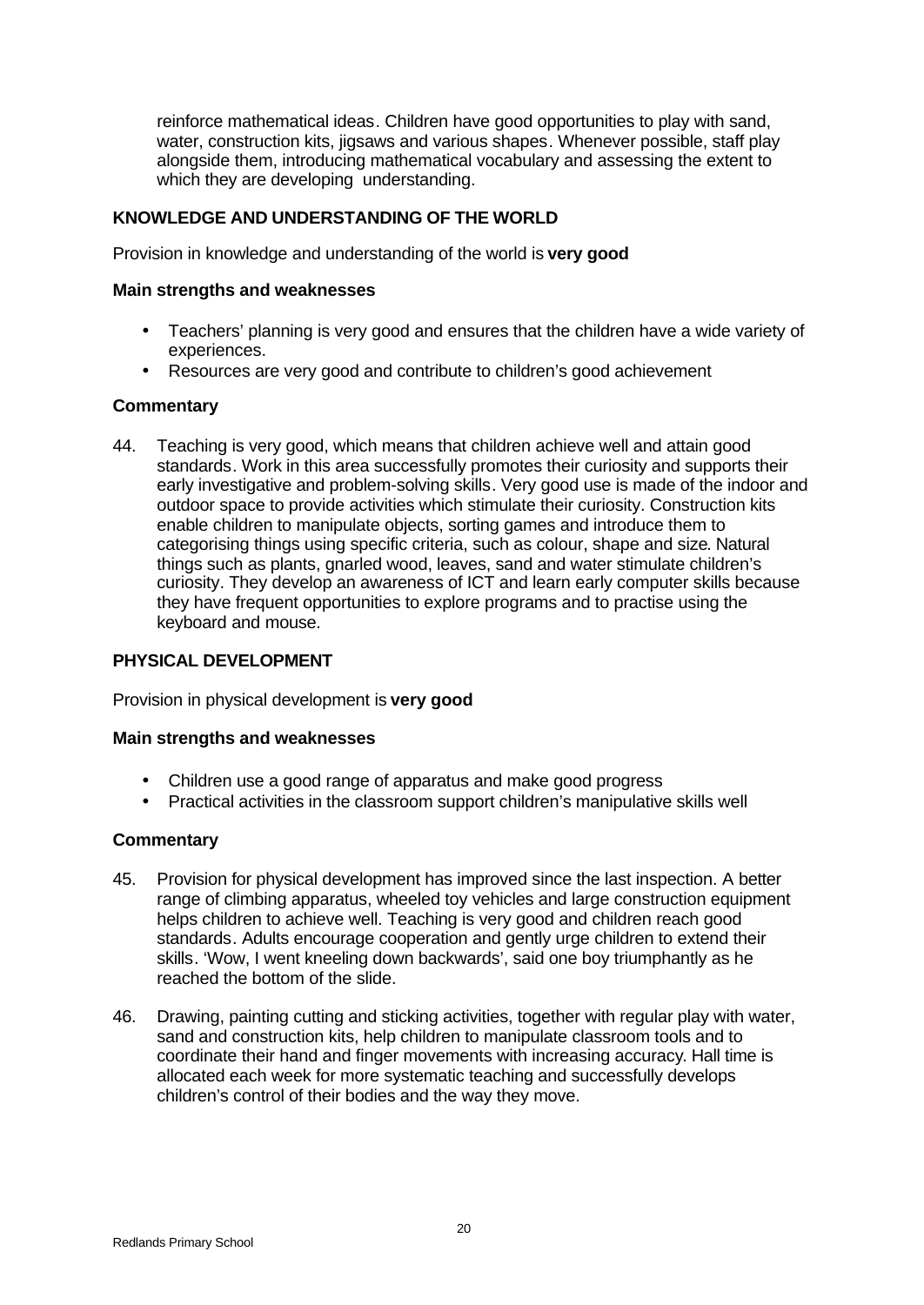# **CREATIVE DEVELOPMENT**

Provision in creative development is **very good**

## **Main strengths and weaknesses**

- A very good range of activities provides children with many opportunities to develop their creativity
- Children have good opportunities to work alongside older children and adults and learn from them

## **Commentary**

- 47. The classroom abounds with children's paintings, models and collage work, reflecting the importance placed on creative development. Because of very good teaching, children achieve very well. Their positive response to working with a range of materials is highly imaginative. During the school's multicultural art week, children benefit from the wealth of visual stimuli. The influence of Asian and Arabic pattern and colour can be detected in the paintings, patterns and paper lanterns that children produced during this period.
- 48. The role-play area is used very well to stimulate children's creative development. They are encouraged successfully to play with one another, improvising imaginative scenarios – often with an adult playing a leading role and prompting cooperation and extended play. Music makes a good contribution to creative development.

# **SUBJECTS IN KEY STAGES 1 and 2**

# **English**

Provision in English is **good**

## **Main strengths and weaknesses**

- Very good leadership and management are driving up standards
- Teachers and support staff work well as a team so that teaching is consistent and effective
- Parents support their children's learning well and this leads to good progress, particularly in reading
- Opportunities for children to use their good literacy skills in other subjects are not planned systematically to help them consolidate skills.
- 49. The knowledgeable and enthusiastic coordinator has a clear vision for the continued development of English. Since the previous inspection, standards in writing, spelling and handwriting have improved as a result of careful planning and monitoring. Very good assessment procedures are used very effectively to set targets and plan future work. A good programme of additional training for teachers contributes to the good achievement across the school and to the above average standards. Provision for children with English as an additional language is good and all children participate fully in the literacy programme.
- 50. Teaching is good and often very good. Much is lively, challenging and fast paced. Very good links are made between reading and writing, and good use is made of structured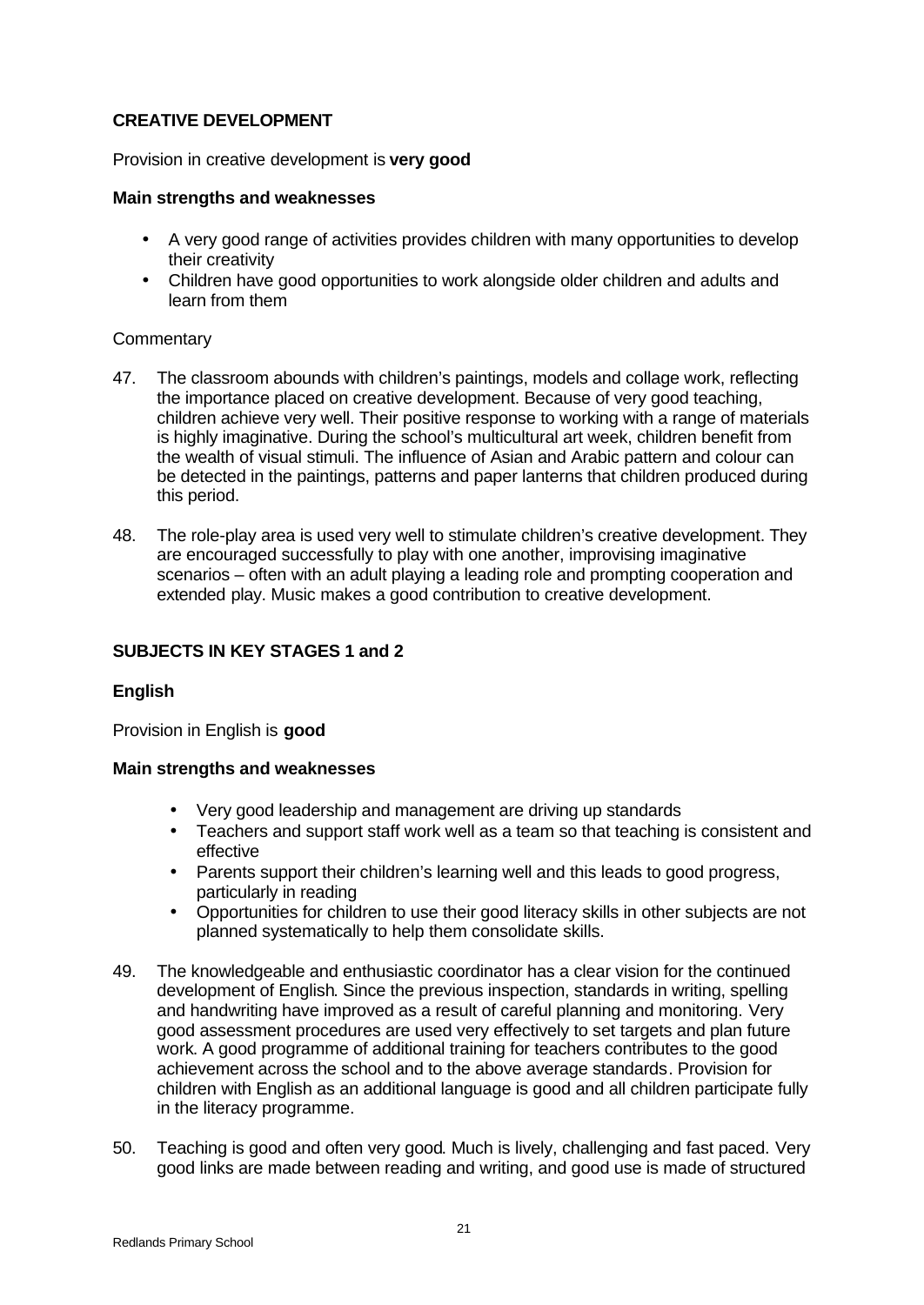questioning to motivate and check understanding. Teachers use the review time at the end of lessons effectively in helping children to extend their learning. Support assistants are fully involved in planning and reviewing learning so children are not confused by different approaches.

- 51. Children attain good standards in speaking and listening. Through drama and other practical approaches, such as 'hot seating' – where children respond to questions in role - they learn to communicate ideas fluently and precisely. Good teaching of reading enables children to achieve well and attain above average standards. The children pick up teachers' enthusiasm for books and read a wide range of fiction and non-fiction with growing fluency. Teachers are good at enabling children to talk critically about their books. Achievement is good in Year 5 and children discuss science fiction, fantasy and adventure stories. Parents give valuable support by reading regularly with their children, and this has a positive impact on standards. By the time they leave the school, children know how to use the punctuation in a text for appropriate pausing, emphasis and inflection.
- 52. Children's attainment in writing is good. Improvements since the previous inspection are due to more-effective teaching and an increased focus on writing throughout the school. Basic skills are taught well. Children write for a range of purposes and most gain a good foundation for tackling some of the aspects that do not come easily to them, such as writing independently. Teachers successfully promote children's awareness of sequence and help them to use interesting active verbs, such as 'they clambered onto the boat'. Older children are taught to create mood, as in 'The awkward silence made me uneasy'. The importance the school attaches to inclusion is reflected in the good achievement of children with English as an additional language.

## **Language and literacy across the curriculum**

53. Children use their literacy skills well in subjects other than English when given the opportunity, for example in history where the Year 3 class consider the meanings of the words 'invade' and 'settle'. However, these instances are incidental rather than planned so opportunities are sometimes missed for children to practise and consolidate skills in order to achieve even higher standards.

## **MATHEMATICS**

Provision in mathematics is **good**

#### **Main strengths and weakness**

- Effective subject management is raising standards of achievement
- Good planning focuses on the needs of all children, so that they look forward to the challenges in lessons
- All children achieve well and standards are above average
- Children's use of mathematics in other subjects is not planned systematically

## **Commentary**

54. The quality of teaching and learning is now good and has raised the attainment of all children. This is an improvement since the last inspection. By sharing her enthusiasm and support for mathematics with other teachers, the subject manager has improved provision so that children now make very good progress.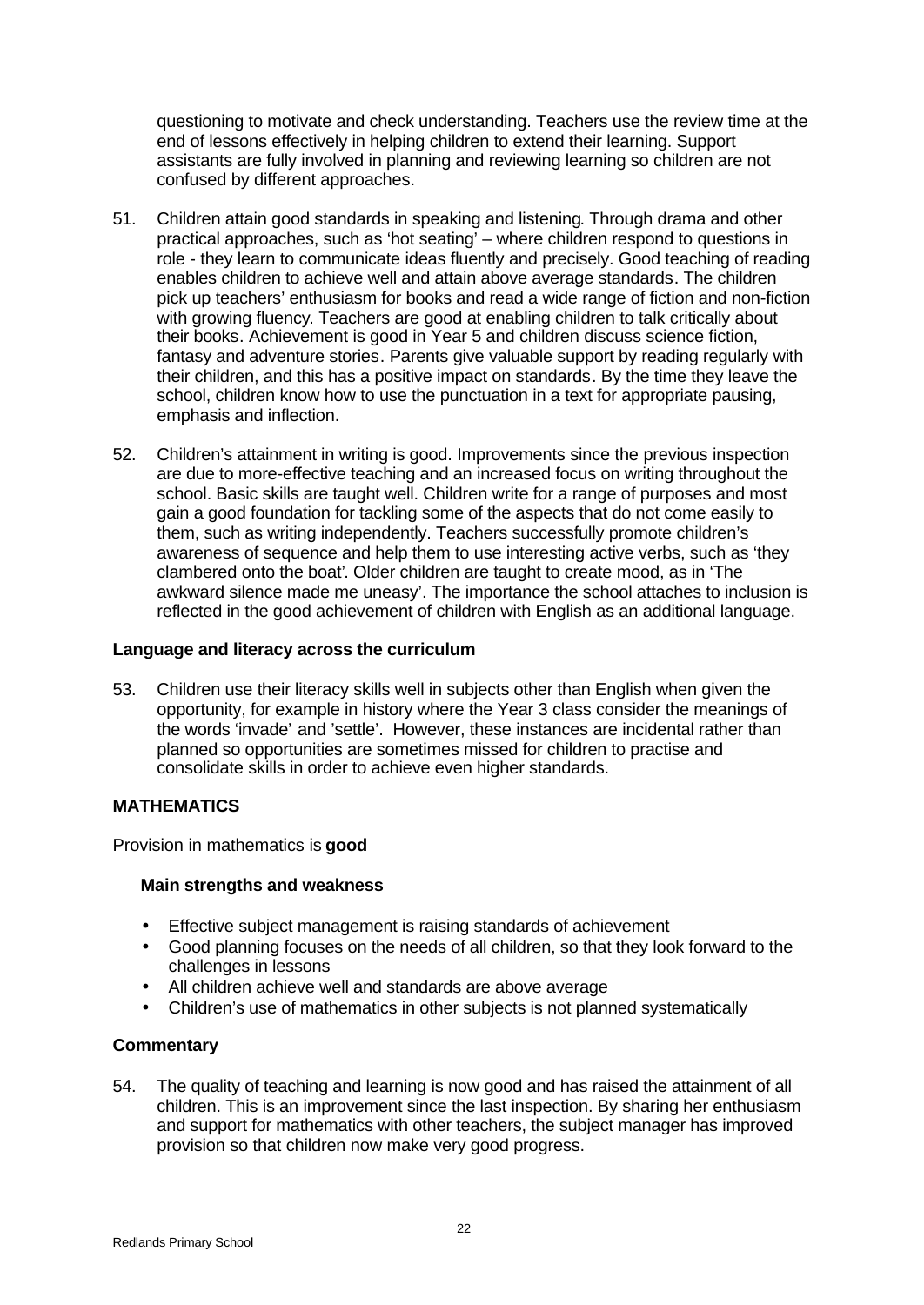- 55. Teachers group the children carefully to help ensure that work that is pitched at the right level. Children work hard and take pride in their work. Their confidence in early number facts helps them to tackle increasingly-challenging mathematical tasks. Setting by ability in Years 3 to 6 enables teachers to plan for a smaller range of ability than when teaching their own class. Children who are more able are taught well, with a real sense of challenge to achieve high standards. They rise to the task of completing a series of questions accurately in a short time, judging their achievement against their previous attempts.
- 56. Good teaching in the school is characterised by the good pace of teaching and learning. Lessons are brisk, but children are given sufficient time to think and reflect. The amount of work they cover in lessons is good and all children try hard. Practical approaches work well, particularly for those children with English as an additional language.

#### **Mathematics and numeracy across the curriculum**

57. The school is beginning to look for opportunities for children to develop the skills they have learnt in mathematics within other subjects of the curriculum. For example, children in Year 1 used the sorting skills they had learnt in mathematics within a design and technology lesson. Children are also applying some mathematics skills in science and ICT. However, such opportunities are not planned systematically into other lessons, such as history and geography, to ensure that all children practise, consolidate and improve their mathematical skills

## **SCIENCE**

Provision in science is **good**

## **Main strengths and weaknesses**

- The strong emphasis on practical work helps children learn through direct experience
- Children achieve well because they respond positively to the high expectations
- Teachers have good knowledge of the subject so they are able to help children understand scientific ideas.

## **Commentary**

58. Teaching is good, children achieve well and attain above average standards, an improvement since the last inspection. Children enjoy lessons because teachers make them interesting. Through well-planned practical investigations in Years 1 and 2, children quickly learn how to observe closely and record what they find out. In the older classes teachers' good subject knowledge means that they ensure that children organise their investigations and think about methods. Children develop good levels of independence because they are not spoon-fed and use a good variety of diagrams, tables and bullet-pointed notes in writing up their investigations. Skilled questioning in Year 6 led to children talking about heat 'evening out' as ice cubes moved nearer to room temperature. More-able children described the 'movement of heat' and this was promptly picked up by the teacher, who referred to the movement of molecules. Children's good understanding of scientific methods was revealed as they discussed 'constants' and 'variables'. The school's determination to ensure that all children benefit from such good teaching was illustrated by the level of support. About a third of the children had English as an additional language. Two teaching assistants supported small groups very well and one pupil received good individual support as she recorded results on a computer.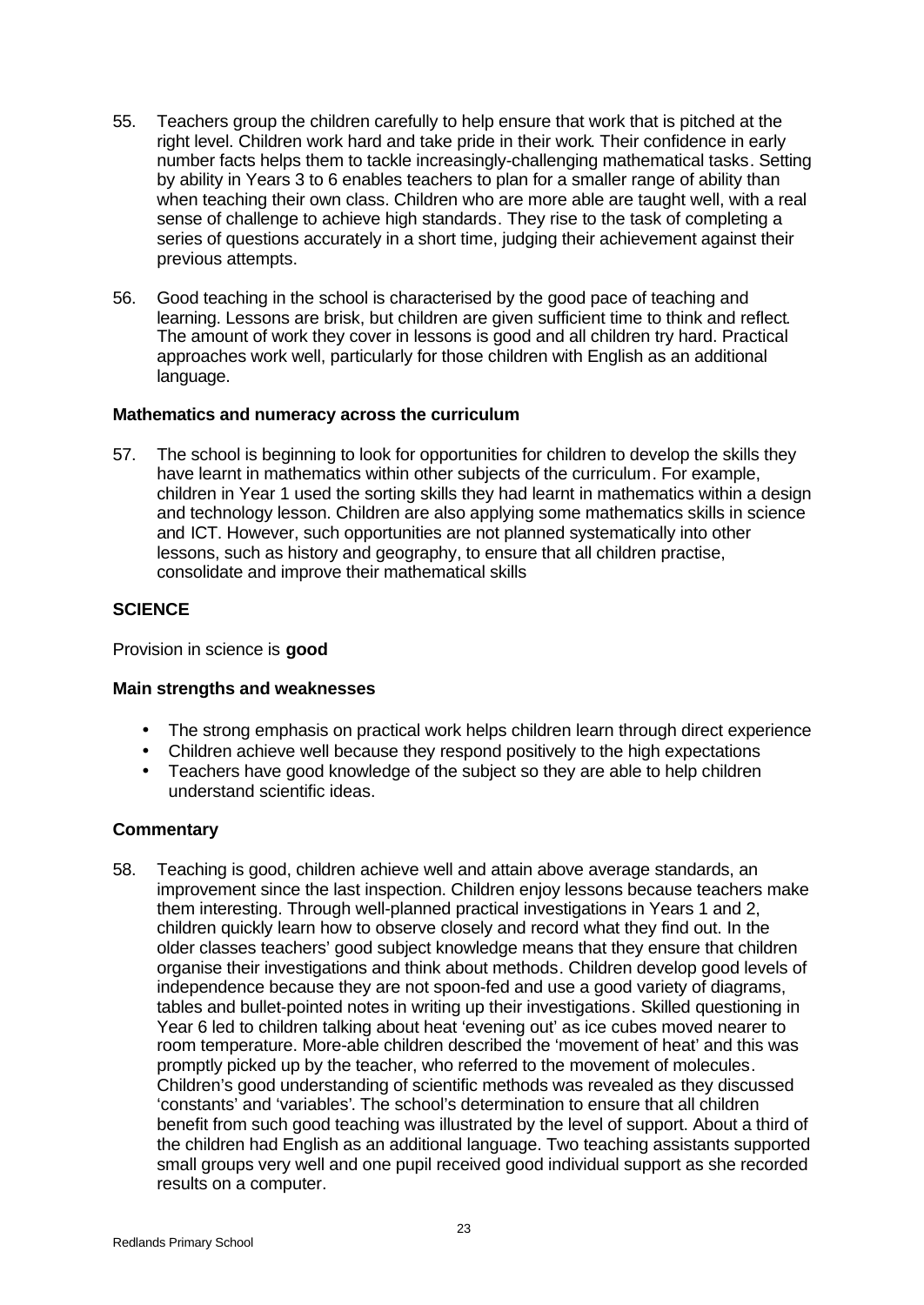- 59. Children often record their work using computers to generate graphs and tables but the school is aware that the use of ICT to record changes in temperature in experiments, such as the ice-cube investigation described above, need to be extended. Similarly, literacy skills, such as writing reports are taught in science but this is not planned systematically to ensure that children build on their skills from year to year.
- 60. The subject is well led and managed. Clear guidelines help to ensure that work is more demanding as children move through the school. Progress is carefully tracked to spot any strengths and weaknesses. Useful links have been established with local secondary schools, including staff and pupil visits and the sharing of equipment. The school is taking part in the national drive to improve the transition between primary and secondary schools and science is a particular feature of this initiative.

# **INFORMATION AND COMMUNICATION TECHNOLOGY**

Provision in information and communication technology (ICT) is **very good**

## **Main strengths and weaknesses**

- Very good progress in the quality of teaching and the provision of resources has been made since the last inspection
- Very good planning ensures that children build up their levels of competence as they move through the school
- Good leadership and management are driving up standards.

#### **Commentary**

- 61. Strong leadership and effective management have successfully driven improvements. Since the last inspection, teachers have undertaken additional training, better resources have been acquired and the curriculum has been revised. A teaching assistant now provides full-time technical support. These initiatives have led to much better teaching and learning. The quality of teaching is now good; children achieve well across the school and reach good standards.
- 62. Teachers and support assistants work very well as a team. Children are given challenging tasks and social development is promoted well as they work with 'computer partners'. More-able children support their less confident partners and fluent English speakers help their classmates who have English as an additional language.
- 63. Careful and imaginative planning means that children engage in a wide variety of tasks while progressively developing their ICT skills. In Years 1 and 2, accounts of 'Three Billy Goats Gruff', screen paintings and numerous digital pictures indicate good achievement and a good level of skill. Successful introductory work on organising and sorting information using pictograms (graphs including pictures) is followed up in Year 3 as children confidently add records to a database. Children continue to achieve well in this work in Years 5 and 6. They have a good understanding of spreadsheets. They successfully enter formulae to automatically calculate totals and averages, indicating good levels of competence
- 64. Following the comprehensive guidelines, teachers build effectively on earlier work so that children develop a good level of skill in control technology. For example, Year 4 control a floor robot, using a sequence of commands, such as 'forward 3, right 90 degrees, forward 2'.

.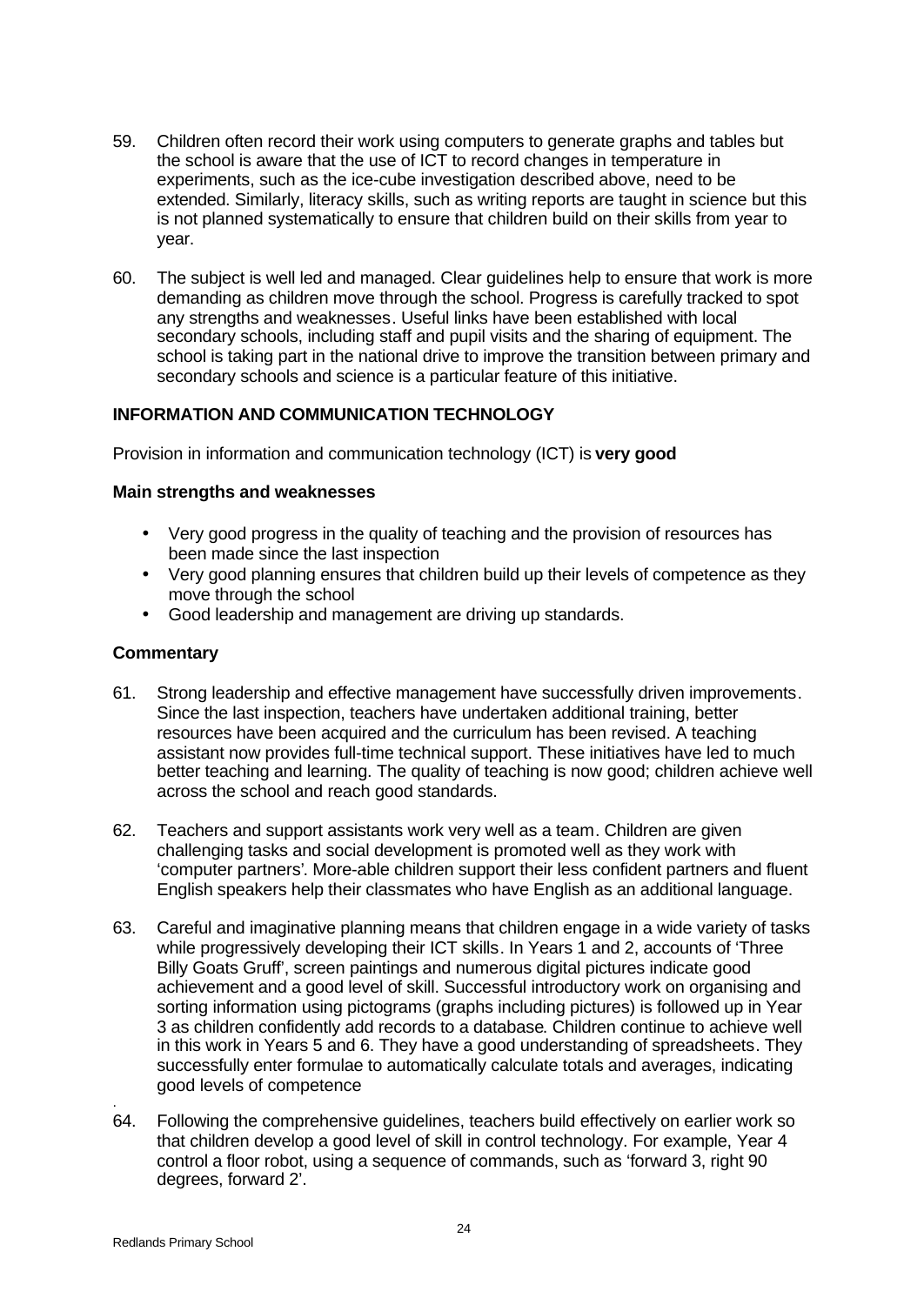65. The good level of resources includes fast access to the Internet. This means that older children turn naturally to it as a source of information. The availability of professional level communication programs enables them to create multimedia presentations of high quality, including text, graphics and sound.

#### **Information and communication technology across the curriculum**

66. The use of ICT across the curriculum is very good and a strength. Children see ICT as a tool to enhance their learning and presentation of work, rather than simply an end in itself. For example, multimedia presentations on topics such as racism, drugs and recipes combine important aspects of the curriculum and a high level of skill as children use graphics, sound files and animated pictures. There is room for even further use of ICT, for example in the manipulation of digital images in art and design and the use of computer census records in history.

#### **HUMANITIES**

67. Religious education remains a strong area of the curriculum and both history and geography have benefited from planning reviews. Subject leadership is good. Coordinators provide effective expertise and monitor the development of their subjects well. A diverse range of visits and visitors supports learning and provides extra dimensions to the curriculum.

## **Geography and history**

Provision in geography and history is **good**

#### **Main strengths and weaknesses**

- Good curriculum planning helps children to make links between geography and history
- Visits and visitors to the school enhance children's learning and personal development

- 68. There has been good improvement since the last inspection, when progress and attainment were satisfactory. Standards in both subjects are now good and children achieve well. The programme ensures that topics are complementary; for instance modules in history on Roman and Viking settlers are run alongside the settlements topic in geography. Children learn how these invaders affected life in Britain and make good use of their geographical skills to discuss reasons for settlements being established in different parts of the country. Teaching in both subject areas is good.
- 69. Teachers plan carefully, taking account of what children have learned before. They make very good use of artefacts from museum collections to stimulate interesting in history. In geography, the use of a mapping program reinforces skills development. Teaching is less successful when tasks are mundane and fail to capture children's interest.
- 70. Field trips, visits and the use of parents and visitors enhance the geography and history curriculum very effectively. The extensive use of the local area enables younger children to become familiar with their environment through visits to local habitats such as Dinton Pastures and local museums. Visitors, including parents, make valuable contributions to children's understanding. For instance, parents or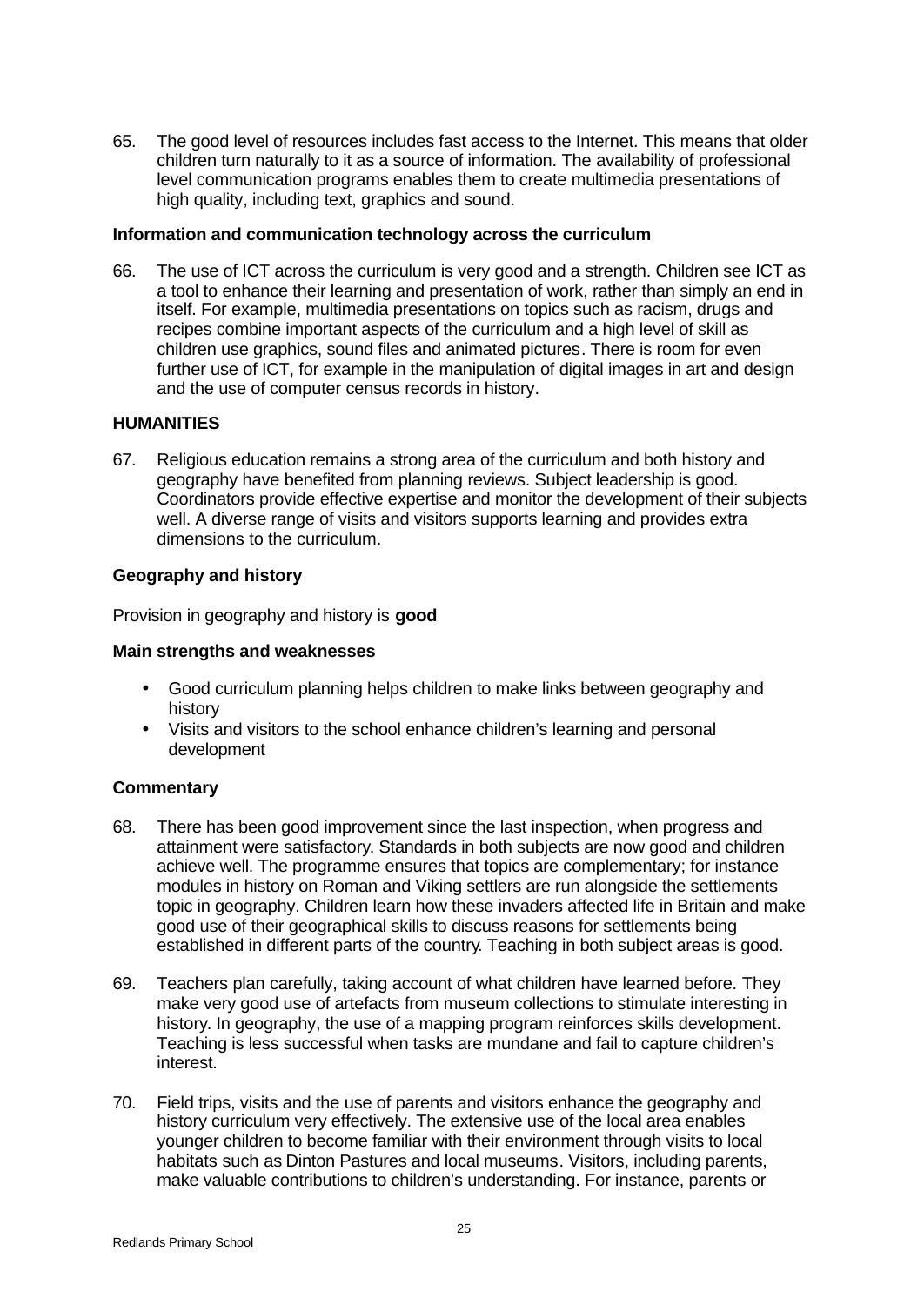grandparents give first hand accounts of seaside holidays long ago to children in Year 1. Extensive use of collaborative work in pairs and small groups makes a good contribution to social skills. A multicultural dimension is fostered through the study of countries such as Africa, India and Pakistan. These practical aspects of teaching contribute much to the good standards achieved and provide particularly good support for those children with English as an additional language.

#### **Religious education**

Provision in religious education is **good**

#### **Main strengths and weaknesses**

- Good links are made to other areas of the curriculum, particularly personal, social, health and citizenship education
- Visits and visitors to the school enhance children's learning
- The subject supports children's awareness of cultural diversity very well

- 71. Religious education reflects a variety of cultural and religious interests in the community. The school aims to help children to 'learn about religion and from religion', and does so with success. Through good teaching, children achieve well and attain good standards. This is an improvement since the last inspection when children were making satisfactory progress and achieving average standards. Teachers link religious education successfully to other subjects, such as geography and history. Aspects of personal and social education, such as respect and tolerance, are developed well through religious education
- 72. Teachers are good at getting children to make the connection between their own experiences and new information in order to reinforce learning. Good progress is made in getting children to think carefully and ask relevant questions. Teachers present faiths such as Sikhism and Islam in the context of Britain today. The school has a good range of artefacts to assist teaching including sensitive displays in classroom celebrating world faiths. This enables children to be taught effectively about reverence and tolerance. Regular visits to places of worship, for example mosques, churches and temples, greatly benefit the quality of teaching and learning.
- 73. Religious education lessons, *candletime* (opportunities for quiet reflection) and assemblies contribute strongly to children' spiritual, moral, social and cultural education. During collective worship and candletime, children are encouraged to reflect on spiritual aspects of their lives and interpersonal relationships. Good procedures for assessment have been introduced and contributed well to children's achievement. Highly effective leadership and management have led to better standards than those found during the last inspection.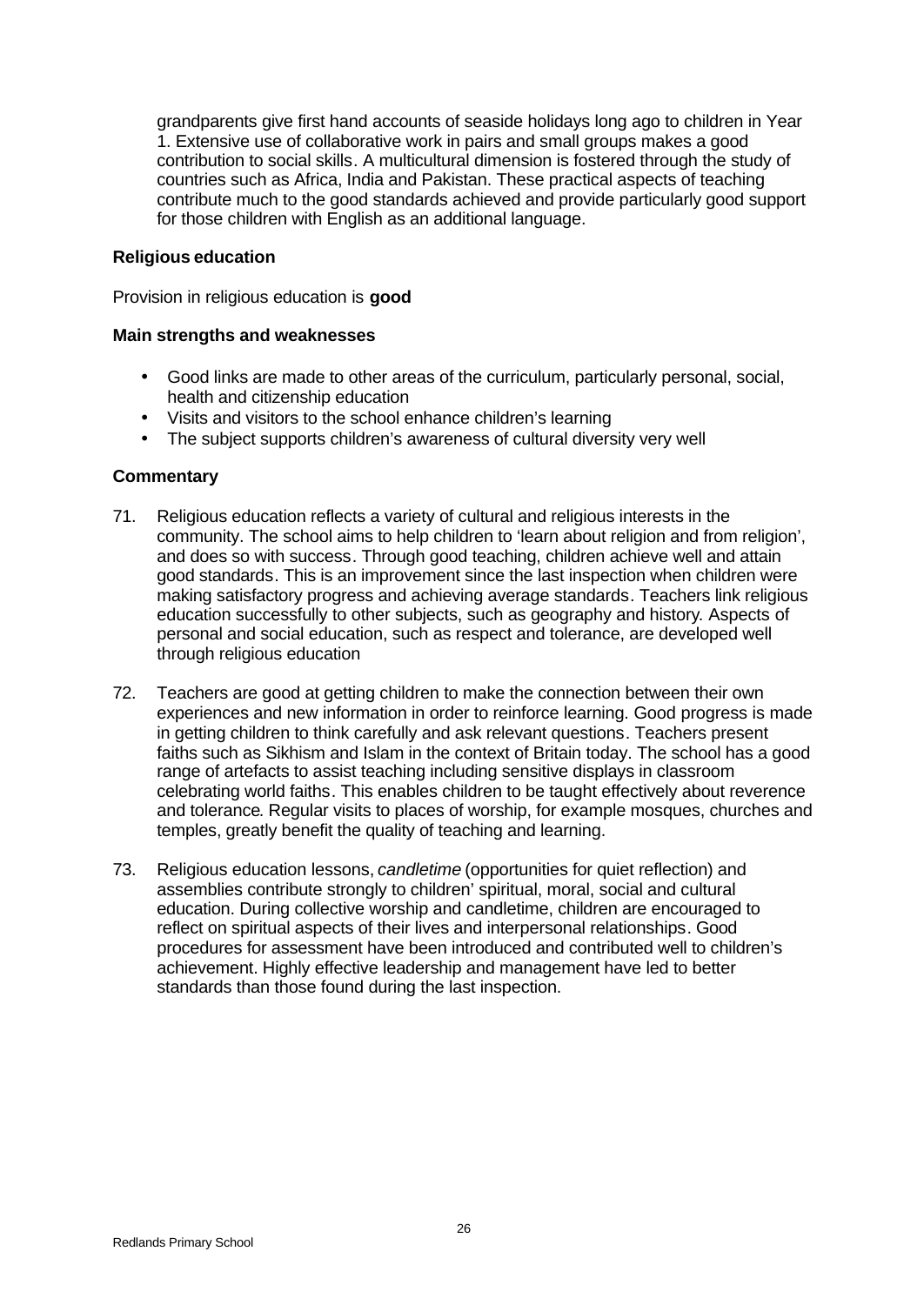# **CREATIVE, AESTHETIC, PRACTICAL AND PHYSICAL SUBJECTS**

74. Leadership and management are very good in these subjects. Coordinators work hard to ensure that the provision of materials is appropriate and that all teachers feel confident about what they have to teach. They keep abreast of developments in the arts by attending courses and sharing their expertise with colleagues.

## **Art and design**

Provision in art and design is **good**.

#### **Main strengths and weaknesses**

- Access to a wide range of stimuli and techniques helps children to achieve well.
- Extra-curricular activities in art and design support children's awareness of cultural diversity very well.
- The creative use of ICT enhances children's skills.

# **Commentary**

- 75. Standards are good, as they were at the time of the last inspection. The subject is taught well throughout the school. Children work well with a range of media. In Year 1, children draw cross-sections of fruit accurately, showing different parts and patterns, using crayon effectively. In Years 3 to 6, children use a sketchbook effectively to develop their ideas. They have a good sense of colour and texture and think carefully about shape and form.
- 76. Work in art is greatly enriched by the school's multi-cultural arts week. The expertise of the staff is augmented by artists from outside the school, some of whom are parents. The work that children do during this time is of very good quality and its display around the school is a constant reminder of the high expectations that the school has and the good standards that children attain.
- 77. Children's creative skills are enhanced as they skilfully use the power of ICT to manipulate digital images.

## **Design and technology**

Provision in design and technology is **good**.

- Progress is good throughout the school due to effective leadership and management and good teaching
- Because teaching is good, all children achieve well and take care and pride in their work.

## **Commentary**

78. Standards at the time of the last inspection were judged satisfactory but, as a result of effective leadership and management, they are now good. Teaching is good. Teachers encourage children to plan their work carefully and think about ways that they can improve their work, so children achieve well. Children pay attention to detail, take care with their work and pride in their achievements, working to good standards. Teachers seek ways to use ICT to support the curriculum, particularly in design. Teachers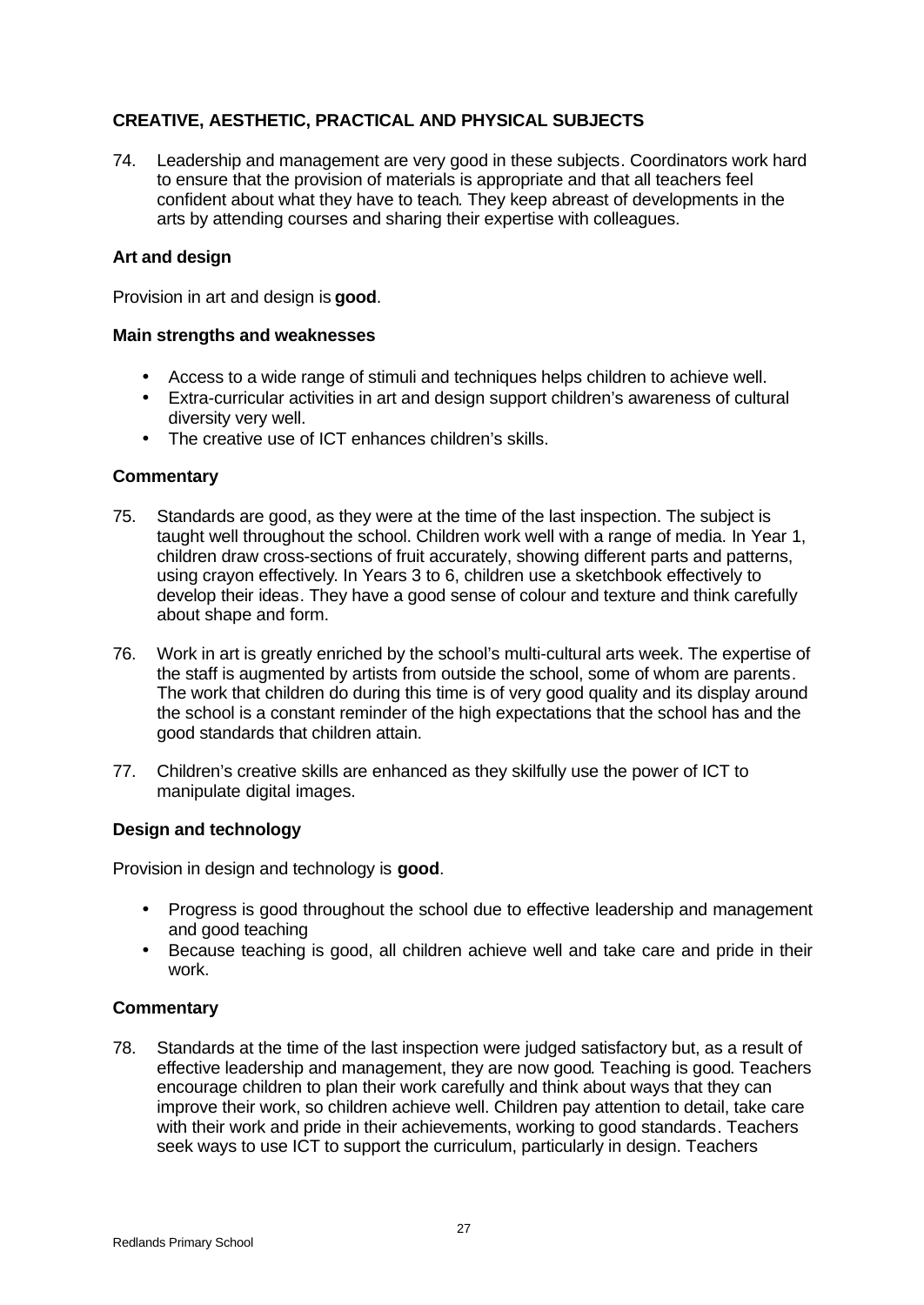encourage children to work collaboratively where appropriate, and evaluate and improve upon their work so that the final results are of a high standard.

#### **Music**

Provision in music is **good.**

#### **Main strengths and weaknesses**

- The range of instruments and resources enhances multicultural education.
- The opportunities to take part in musical activities both in and out of school are offered to all children and are very good and enhance their achievement

## **Commentary**

- 79. Music remains a strength as it was at the time of the last inspection. Good leadership and management help children to achieve well and attain good standards. The teaching is good. Children make good efforts, trying to do their best by listening carefully and following instructions. Good planning and teaching ensures that children experience a wide range of musical activities. In keeping with the school's inclusive practice, music from a variety of cultures is used. This broadens children's knowledge and helps those children new to the school from other countries to make links with their own heritage.
- 80. Children sing expressively and tunefully, bringing dynamics into their work. This is particularly good in singing and accompanying songs from around the world, some of which they have learned to sing in the original language.
- 81. The school bursar makes a very good contribution to the subject, accompanying many musical activities on the piano. Playing in the steel band is very popular with the older children who enjoy this lunchtime activity and achieve well.

#### **Physical education**

Provision in physical education is **good.** This is an improvement on the standards found at the time of the last inspection.

## **Main strengths and weaknesses**

- The good range of opportunities for children to take part in physical education lessons and sports clubs has a positive impact on their achievement
- The school makes very good use of its limited facilities

## **Commentary**

82. Achievement is good throughout the school. Although only one lesson was observed during the inspection, children's positive attitudes to learning suggest that teachers motivate and encourage children well. The lesson observed was structured well, with children using the skills developed during floor work in activities using gymnastic apparatus. Children were encouraged to think carefully, evaluate their performance, and suggest ways that they might improve their outcomes. Swimming is taught in Years 4, 5 and 6 and children take part in local galas, achieving good success.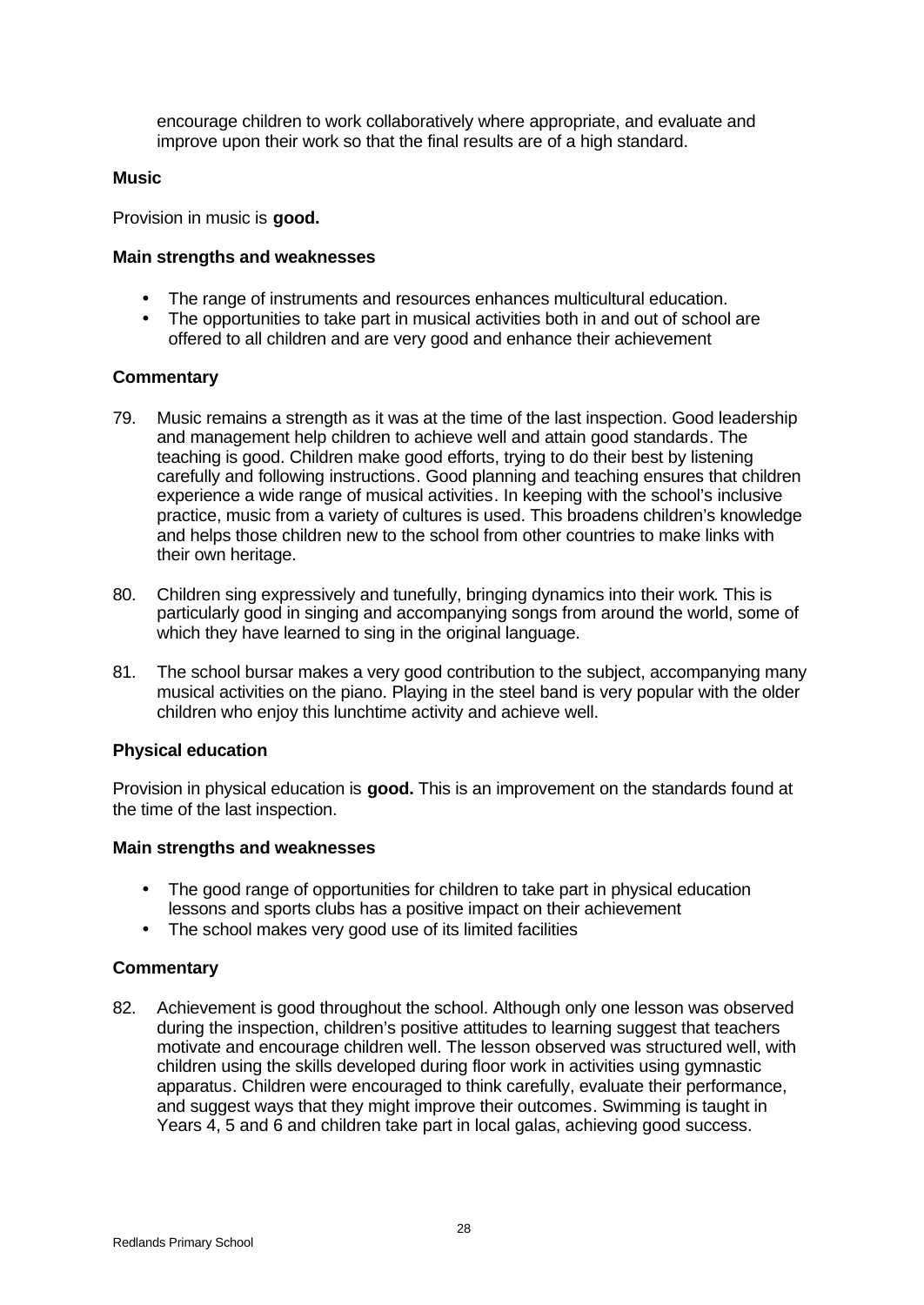All children take part in a variety of games activities and the subject is enriched by sports coaches who run clubs after school. Careful thought and planning goes into 'fitness fortnight' which, in addition to developing games skills and sports activities, reinforces the messages within the 'Healthy Schools' programme. The subject is led and managed well. Achievements are celebrated and the school makes a determined effort to ensure that success in sport is used to raise children's self-esteem.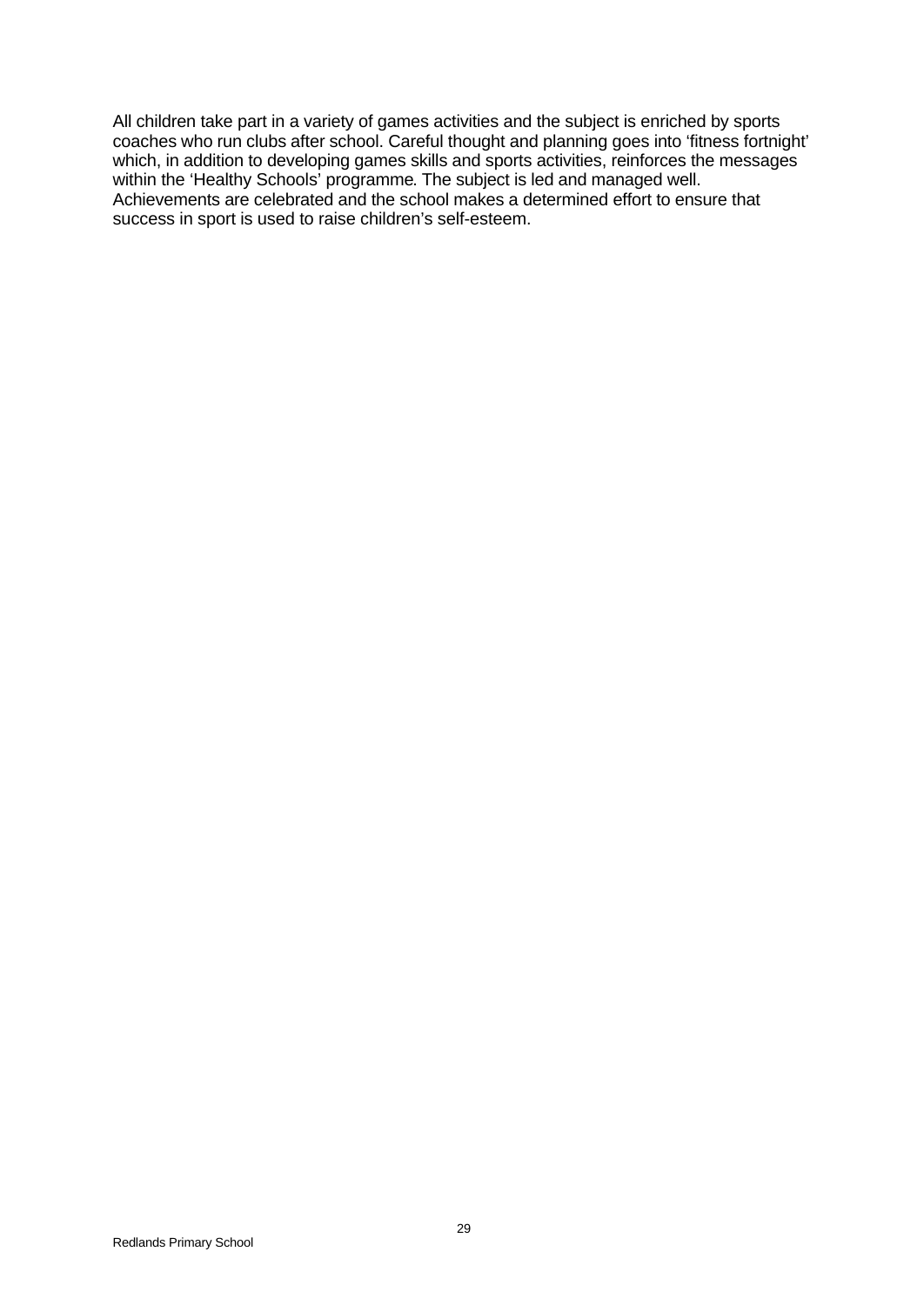# **PART D: SUMMARY OF THE MAIN INSPECTION JUDGEMENTS**

**Inspection judgement Grade** 

| The overall effectiveness of the school                              | $\overline{2}$          |
|----------------------------------------------------------------------|-------------------------|
| How inclusive the school is                                          | 1                       |
| How the school's effectiveness has changed since its last inspection | $\overline{3}$          |
| Value for money provided by the school                               | $\overline{2}$          |
|                                                                      |                         |
| <b>Overall standards achieved</b>                                    | 3                       |
| Children's achievement                                               | 3                       |
|                                                                      |                         |
| Children's attitudes, values and other personal qualities            | $\overline{2}$          |
| Attendance                                                           | $\overline{4}$          |
| <b>Attitudes</b>                                                     | $\overline{2}$          |
| Behaviour, including the extent of exclusions                        | $\overline{2}$          |
| Children' spiritual, moral, social and cultural development          | 1                       |
|                                                                      |                         |
| The quality of education provided by the school                      | $\overline{\mathbf{2}}$ |
| The quality of teaching                                              | 3                       |
| How well children learn                                              | $\overline{3}$          |
| The quality of assessment                                            | $\overline{2}$          |
| How well the curriculum meets children's needs                       | 3                       |
| Enrichment of the curriculum, including out-of-school activities     | $\overline{2}$          |
| Accommodation and resources                                          | $\overline{4}$          |
| Children' care, welfare, health and safety                           | 3                       |
| Support, advice and guidance for children                            | 3                       |
| How well the school seeks and acts on children' views                | 1                       |
| The effectiveness of the school's links with parents                 | $\overline{2}$          |
| The quality of the school's links with the community                 | 3                       |
| The school's links with other schools and colleges                   | 3                       |
|                                                                      |                         |
| The leadership and management of the school                          | $\overline{2}$          |
| The governance of the school                                         | $\overline{2}$          |
| The leadership of the headteacher                                    | $\overline{2}$          |
| The leadership of other key staff                                    | 3                       |
| The effectiveness of management                                      | $\overline{2}$          |

*Inspectors make judgements on a scale: excellent (grade 1); very good (2); good (3); satisfactory (4); unsatisfactory (5); poor (6); very poor (7).*